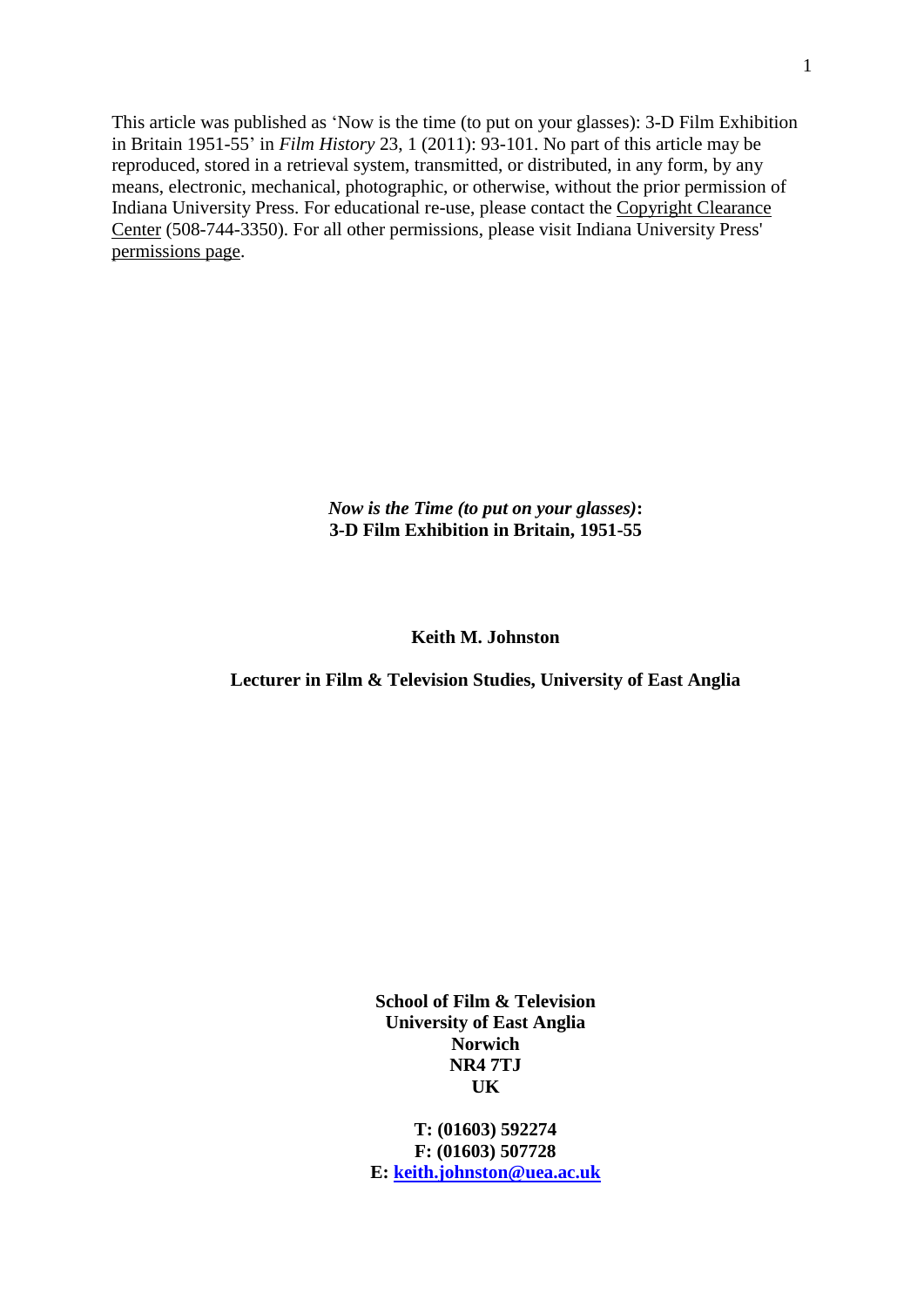### *Now is the Time (to put on your glasses)***: 3-D Film Exhibition in Britain, 1951-55**

That 3-D was even tried on a significant scale demonstrated how desperate exhibitors of the early 1950s were for something new... By mid-1954 it was clear that with all the expense involved with special attachments to projectors and glasses issued to patrons, the added revenues from 3-D never proved worth the investment.<sup> $1$ </sup>

Three-dimensional film rarely gets the coverage within film history offered to other, more successful, technologies of the 1950s. What academic coverage there is of 1950s 3-D tends to stay within the boundaries mapped out by Gomery, defining the 1953-54 period as a brief, contentious, and expensive technological *cul-de-sac*, especially when compared to the concurrent expansion of other processes, from Eastmancolor to VistaVision. 2 Sandwiched between the U.S. release of wider screen technologies Cinerama and CinemaScope, 3-D films ('depthies' or 'deepies') such as *Bwana Devil* (1952), *House of Wax* (1953) and *It Came from Outer Space* (1953) tend to be seen as a cautionary tale around cinematic novelty and technological gimmickry. Yet 3-D (by no means a new technology in the 1950s) has proved resilient to such critical setbacks, with international contributions being made to the three-dimensional canon in every decade since, culminating in the current digital 3-D expansion. At a time when 3-D is once again resurgent and controversial, returning to the first commercial period of 3-D production, distribution and exhibition helps us to understand the historical roots of current discourse and uncertainty. While this article is not claiming to directly compare 1951-55 with the present day, the recurrence of debates around studio imposition of (unwanted) technology, increased seat prices, exhibition upgrading, and Polaroid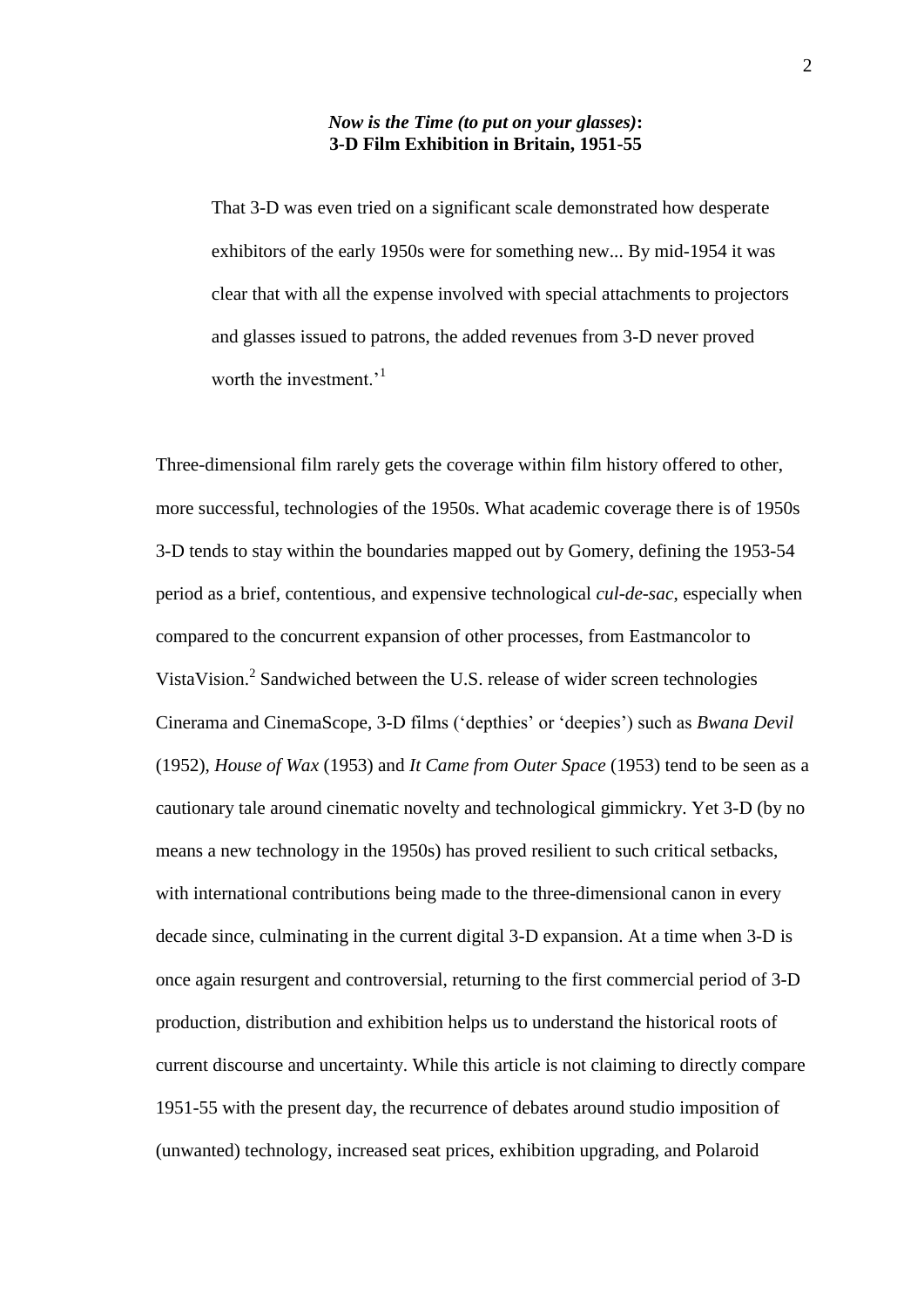glasses, shows that the broad sweep of the existing film history narrative of the 1950s needs to be replaced by a more nuanced understanding of the 1950s 3-D experience.

Listing those features that recur in historical and modern discussions of 3-D serves to highlight one of the unknown areas of 3-D film history: the experience of 3-D exhibition rather than the story of film production. In order to expand and complicate the existing academic and popular discourse around 3-D, this article will move away from an American filmmaking focus to investigate British 3-D exhibition practices, and reveal a further untold chapter of 1950s 3-D film history. Although excellent work has been done on exhibitor practices, the study of exhibition has tended to be the study of audiences and 'the concrete experience of moviegoing'<sup>3</sup>, of what cultural and social knowledge can be revealed by placement of cinemas, or local and regional memories of cinemas.<sup>4</sup> This article takes a different approach, as it is more interested in uncovering traces of the 'concrete experience' of the people running such cinemas, particularly those British exhibitors who decided to convert to 3-D projection in the time period 1951-55.

This move necessarily engages with recent work on 1950s British cinema that has attempted to reclaim the decade from critical assumptions that see it as 'a largely unknown country... [critically] neglected... [and] widely perceived as being a dull period.'<sup>5</sup> Although this article would fit within that project, it also challenges the elisions made within the new narrative of the 1950s that is being constructed. While the British film industry was in a period of transition, both financially and culturally, recent work remains focused on feature film production. The discussion of new technology is limited to the effect of new processes on production aspects such as British cinematographers, who experienced 'acute difficulties... when coming to terms with American technical innovations such as Eastmancolor, CinemaScope and VistaVision.<sup>56</sup>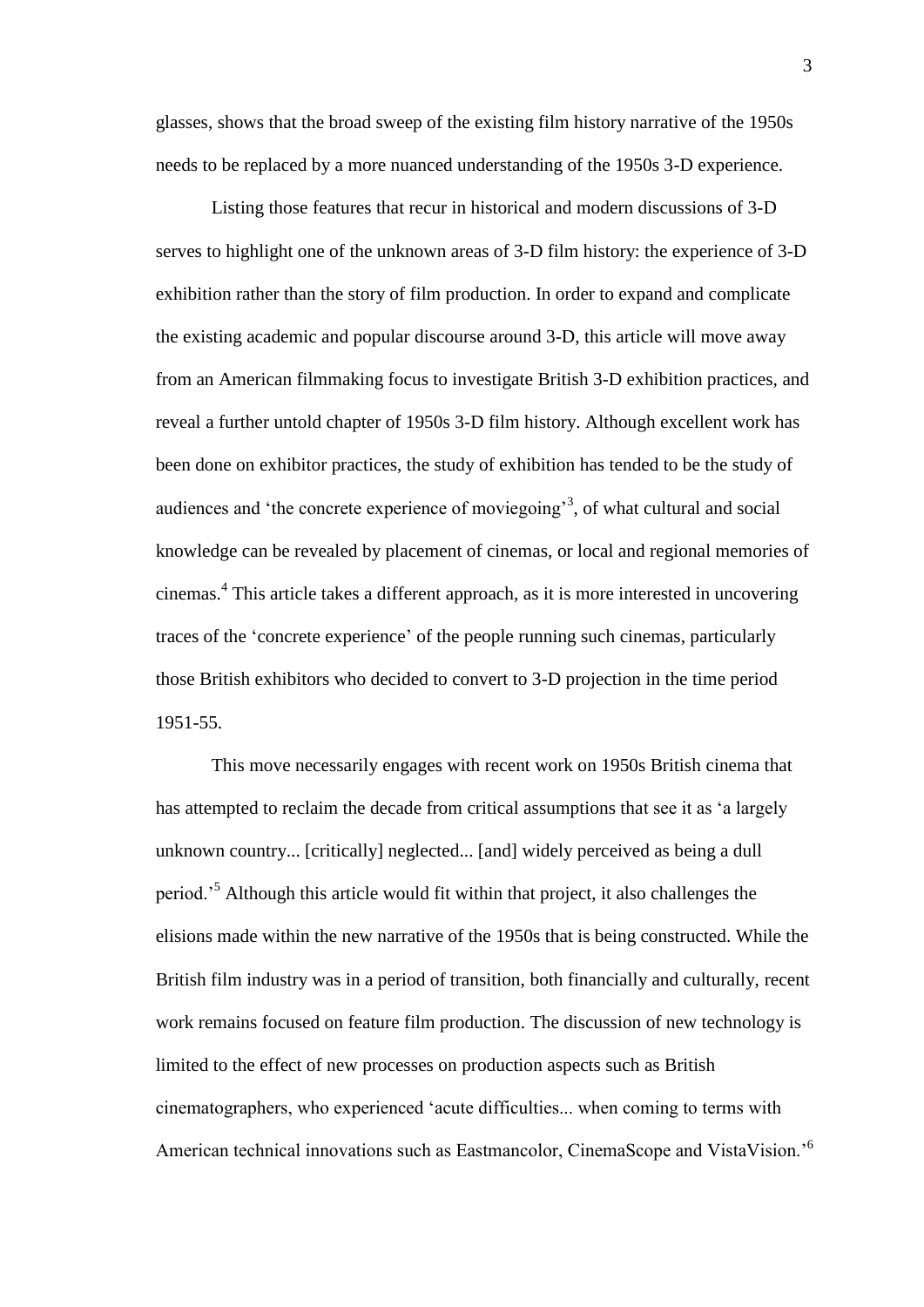3-D is, again, absent from this list of 'American' technologies and, indeed, does not feature in any of the book's discussions of British film in the 1950s. As this article will demonstrate, stereoscopic films were an important part of the decade's film history, have a strong claim towards being a 'British' technology, and need to be understood as part of the British film industry's attempts to exploit and expand their technological knowledge.

Rather than see the job of the film historian as recreating 'the consciousness of those who made the films,<sup> $\frac{7}{7}$ </sup> this article sees film history as a broader discipline that can look beyond production and consider those who showed the films: more interested in the question of how cinemas responded, how individual exhibitors (or exhibition chains) regarded 3-D, and whether the British reaction to 3-D tells a different story to the traditional American narrative. Given that British 3-D production, distribution and exhibition began in 1951, almost two years before the release of *Bwana Devil* and the American transition to stereoscopic production, it is clear that the British story complicates traditional assumptions around 3-D's place in film history. In order to explore this lost (or unknown) history of 1950s 3-D exhibition and reception, this article will move away from film analysis and instead consider the news, commentary and discourse that surrounded 3-D in the period 1951-55. To focus on exhibition specifically, the article will study the British trade paper *Kinematograph Weekly*. With a wide circulation in the trade, *Kine Weekly* (to use its abbreviated title) regularly reported on exhibition trade bodies such as the Cinematograph Exhibitors Association, contained news and reviews aimed at individual 'showmen,' and published regular features on how exhibitors promoted and exploited films at their cinemas. It is true that this resource can only offer a partial history of British 3-D exhibition, filtered through the ideological prism of its writers and editors, but it represents a site where news, opinions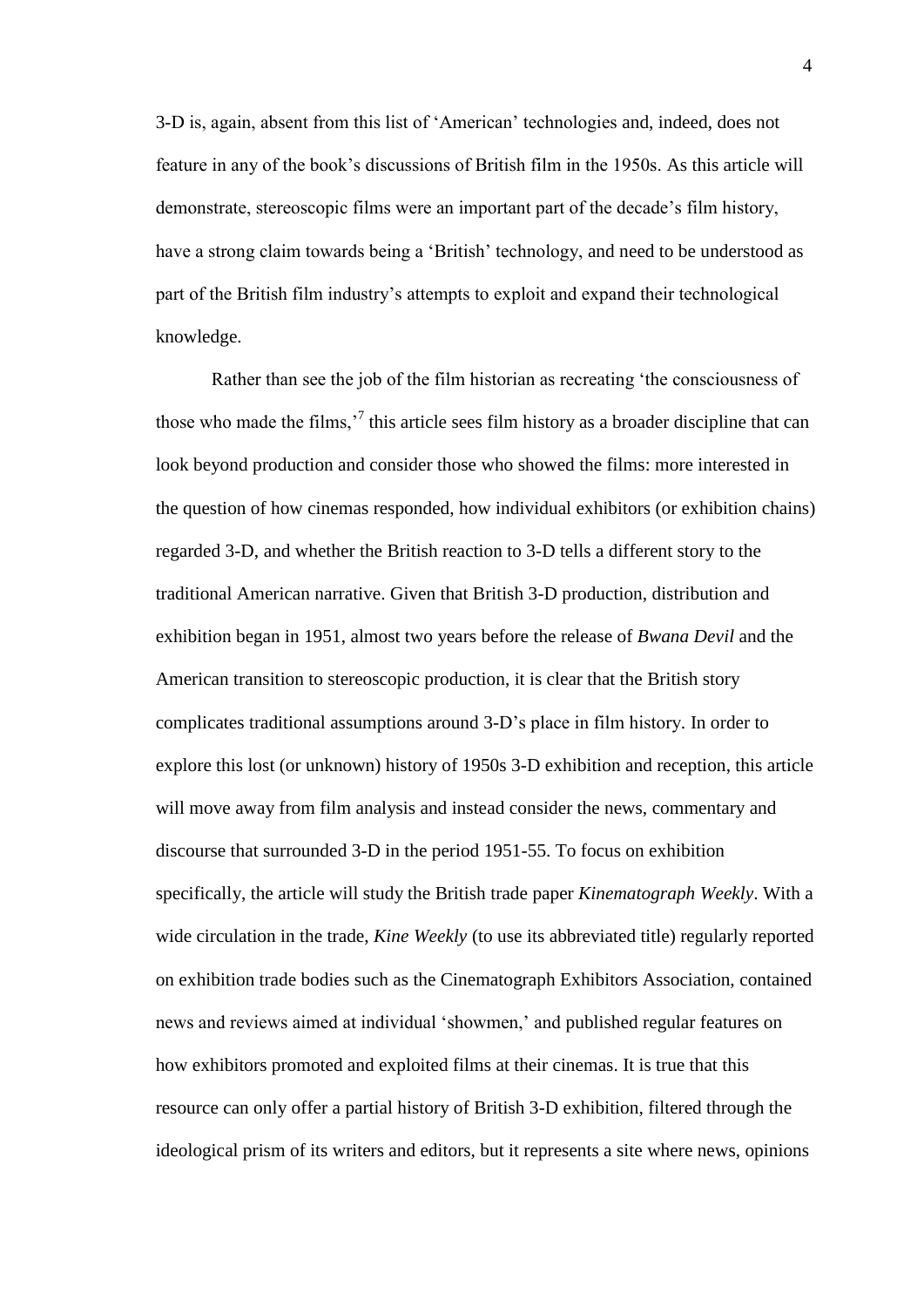and the words of individual exhibition groups came together to create a compelling discourse around 3-D. From British novelty and experimentation to an uncertain embrace of American commercialism, this focus on *Kine Weekly* allows the article to move beyond simple (and U.S. dominated) reports of 3-D's failure, and think about the specific problems faced by British 3-D exhibition.

### **1951-52: Creating a British 3-D Network**

[T]he British contributions to stereo-vision movies have too long been overlooked.<sup>8</sup>

Two years later [in 1953] stereoscopy, or 3D, was to become a hysterical gimmick in the commercial cinema, before being abandoned. But at the Festival Exhibition packed audiences saw the system demonstrated in excellent working conditions.<sup>9</sup>

The 1951 Festival of Britain was an attempt to display Britain as a leader in science, technology and the arts, 'celebrating the nation's past achievements... [and] looking ahead to a future of progress and prosperity.'<sup>10</sup> A central part of this attempt to present the country as forward looking, both artistically and technologically, was the 'Telekinema,' a purpose-built cinema on London's South Bank Exhibition site. From 3 May to 30 September 1951, this cinema ran a 70-minute programme that included a demonstration of large-screen television projection, occasional live television events, a series of short documentary films about Britain, and four stereoscopic films.<sup>11</sup> Although only accounting for around a quarter of this programme, *Kine Weekly* described the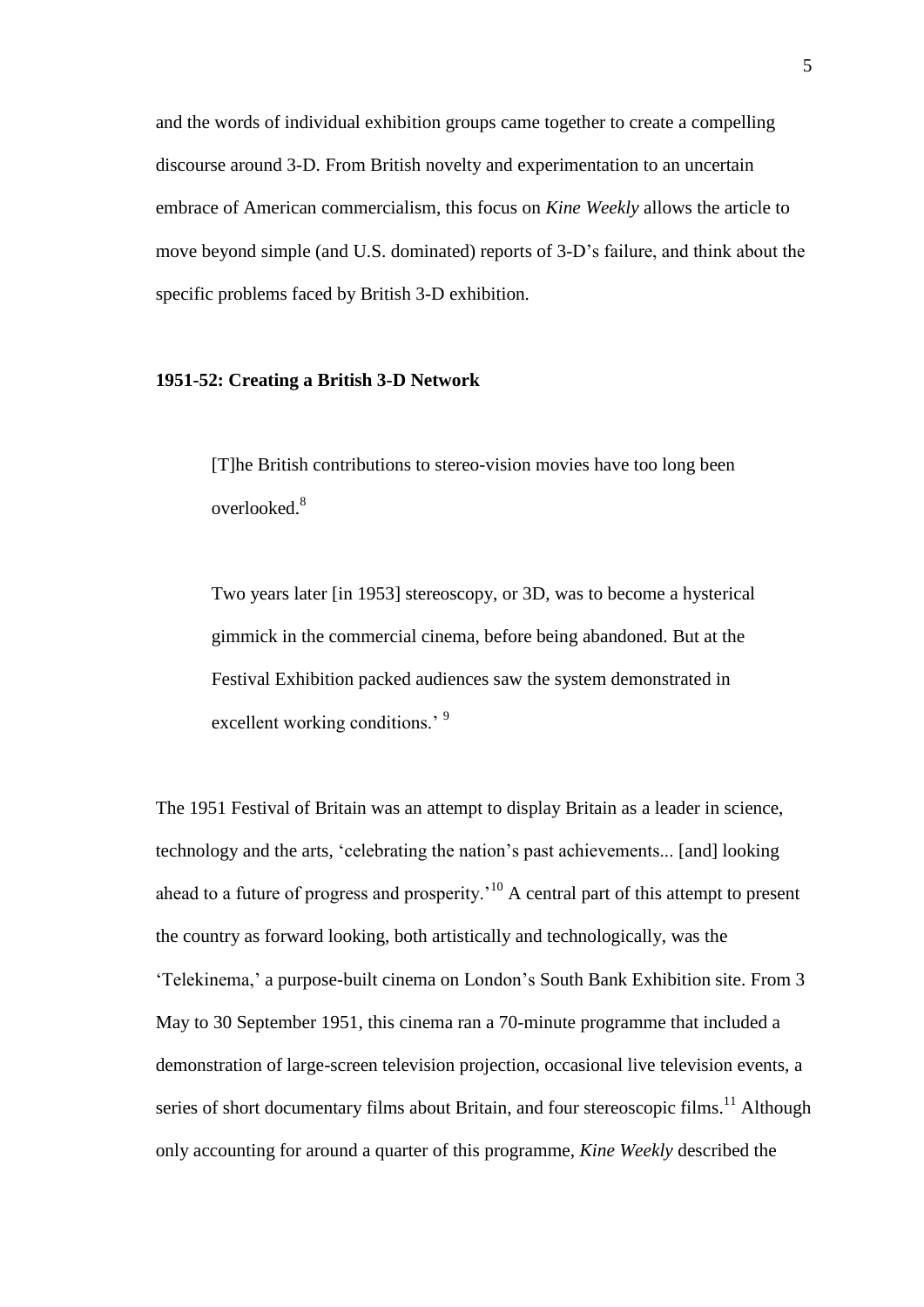three-dimensional films as the 'most successful item in the programme.<sup>'12</sup> The production and exhibition of these experimental 3-D films was therefore central to the Telekinema's success, but their influence has rarely been discussed in British film history. Easen, Perry and Hayes all refer to the films in passing, but they are largely dismissed as curiosities that never led to mainstream success or commercial impact: as Easen states, mirroring Gomery, while the film industry 'responded favourably... the prohibitive cost of producing the films and the need to re-equip theatres meant that many saw it having very little commercial impact.<sup>13</sup> Yet in its five month run, and despite being the only festival site charging an entrance fee, the Telekinema sold out every one of its 1, 220 performances, played to 458, 694 people (paying 2 shillings a ticket), and took almost forty-six thousand pounds (gross), suggesting that 3-D films could be a commercial and popular success.<sup>14</sup> This popularity aside, the Telekinema remains important because it extends the period of British 3-D film exhibition back to May 1951 and demonstrates the technological hopes for the future of the British film industry.

*Kine Weekly* devoted several articles to the construction and fitting out of the Telekinema and its architect W. Wells Coates' designs for this 'theatre of the future,' with its silver-grey sloping external shape, steel construction, and glass-sided projection room (which allowed visitors to see the technology in action). In April 1951, two weeks before the Telekinema was due to open, the journal noted that the cinema could be, 'if not the greatest show on earth, at least one of the most novel.'<sup>15</sup> While *The Times* described the Telekinema as 'a pleasant building with a colour scheme of cool greys and blue... [that] has not forgotten the physical comfort of the audience.'<sup>16</sup> , *Kine Weekly* simply noted that the auditorium was 'normal... in appearance with a balcony whose rake is a little steeper than normal.<sup>17</sup> This article spends more time dealing with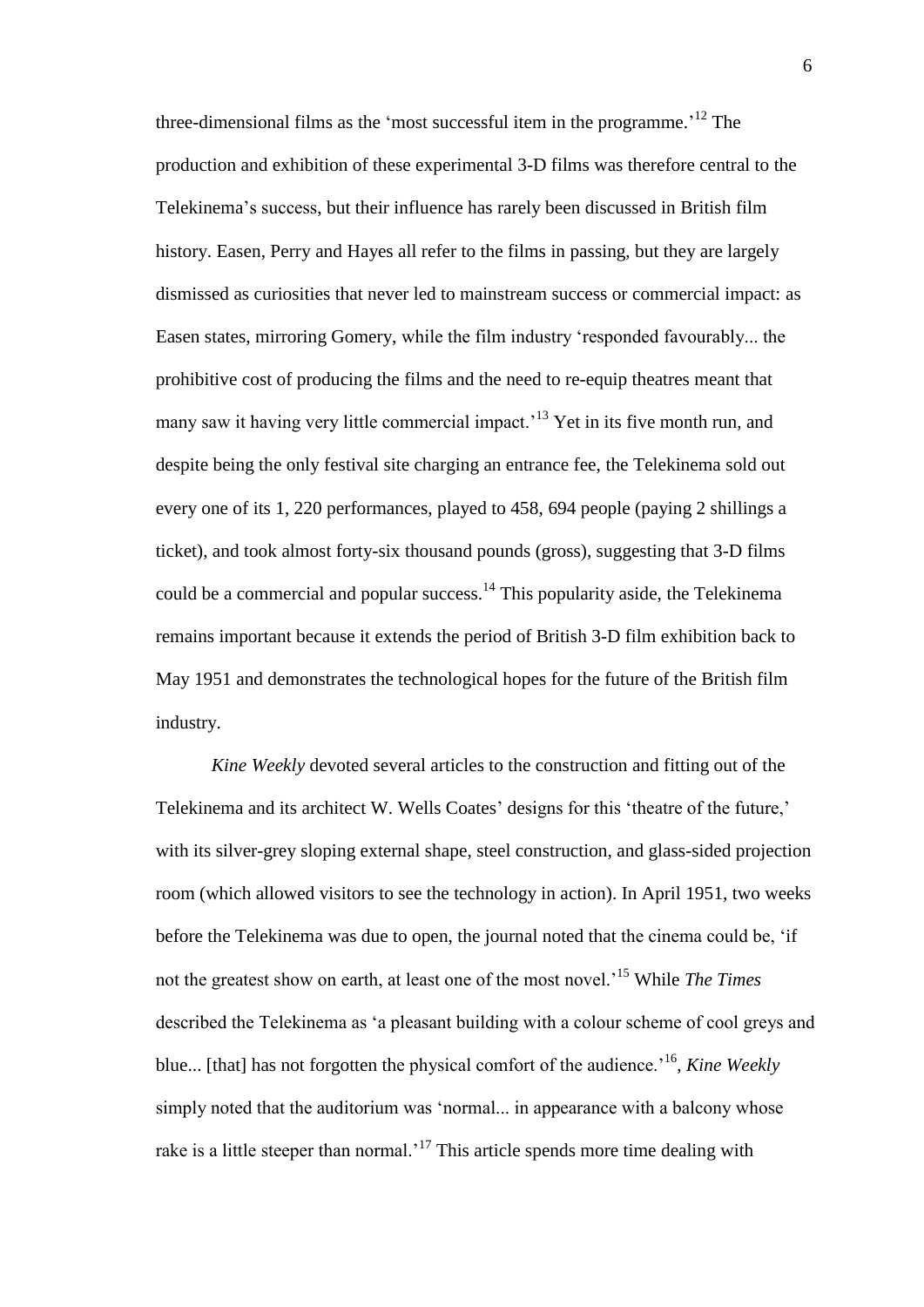specific technical features which exhibitors would find interesting, from the illuminated screen surround ('a border of light'), and the reflective screen, to the projection booth. This was fitted with twin BTH [British Thomson Houston] SUPA [Single User Projection Assembly] projectors (both with polarising filters), as well as a Selsyn mechanism for synchronising the stereoscopic reels, the television camera and projector, and a mixing desk for the stereophonic sound (Figure 1).



Figure 1: The Telekinema was a site to promote British cinema technology. Advert for British Thompson-Houston projectors and sound equipment. *Kinematograph Weekly* May 31 1951, p. 37

Despite an initial interest in the 'novelty' of stereoscopic projection, *Kine Weekly*'s editorial tone was cooler, saying 'there are enough problems in running the kinema of today' without additional technology.<sup>18</sup> (Figure 2) Four months later, by the close of the Telekinema, this position had shifted, with the journal calling for the commercialisation of three-dimensional films precisely because 'this industry has been founded on novelty... it can only thrive on the exploitation of novelty.<sup>19</sup> One exhibitor sided with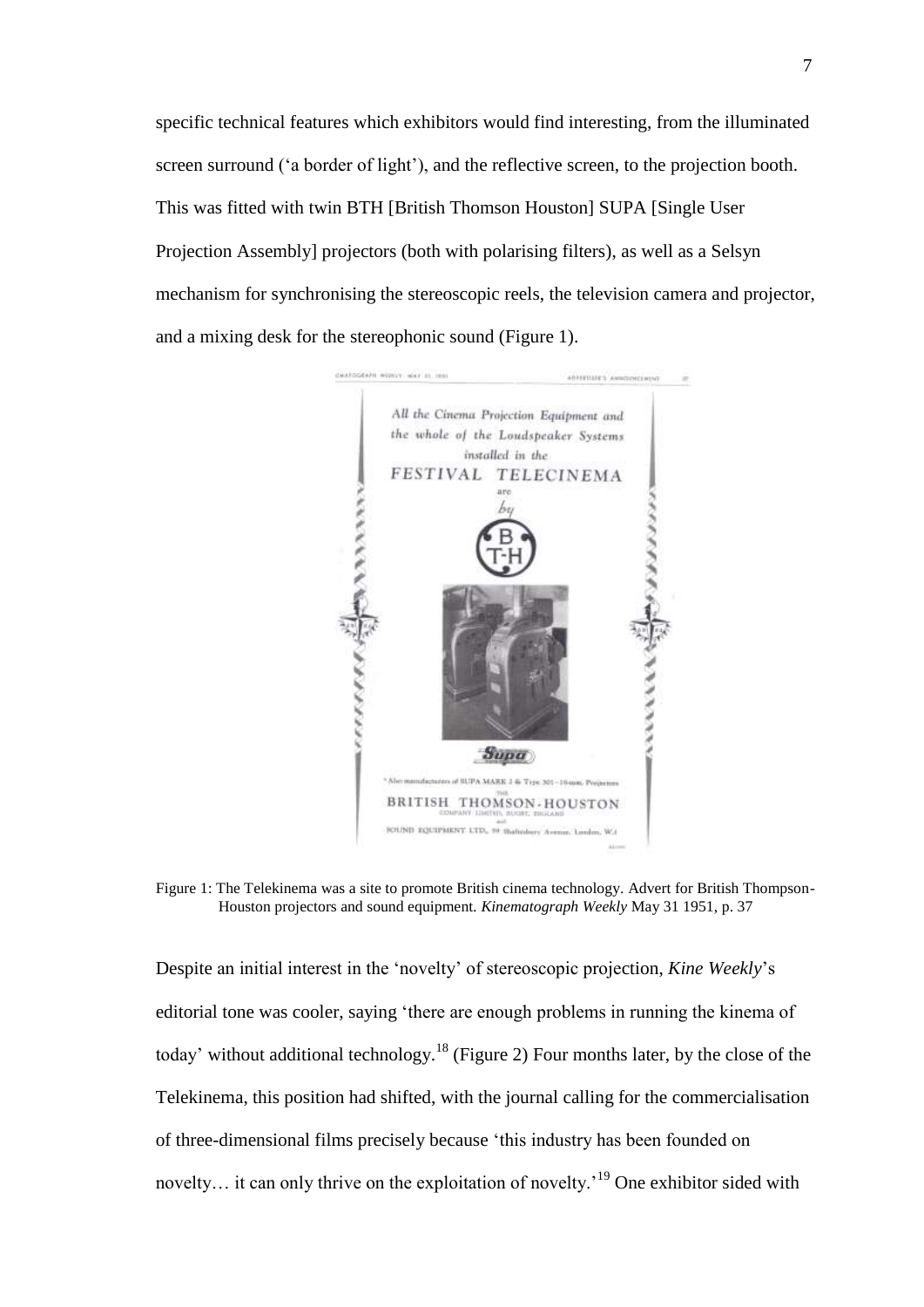the latter view, saying 'what I have just seen is progress. It will have to come, and exhibitors should welcome it. We want three-dimensional pictures on our screens, because... [they go] a long way to attracting business.<sup>20</sup>



Figure 2: The popularity (and perceived 3-D effect) of the Telekinema films, as seen in this *Kinematograph Weekly* supplement, *The Ideal Kinema*, May 17 1951.

Financial success had, therefore, begun to affect long-standing uncertainties over the place of stereoscopy in British cinemas, but *Kine Weekly* still disputed the expansion of the technology because of the additional conversion costs involved, particularly the need to revamp projection booths and screens, and an uncertainty that audiences would wear the polarised glasses necessary for the stereoscopic effect.<sup>21</sup> This latter topic would shadow 3-D throughout the 1950s, and recur in later attempts to revive 3-D, including the current digital expansion. Yet there was a more pressing issue around the success of these 3-D films: they were restricted to one temporary London cinema, not part of a regular distribution and exhibition circuit. There was, however, one further screening of the four 3-D films in 1951, and it is from that screening that the future of British 3-D exhibition would grow. In August 1951, the films were shown at Film Guild House in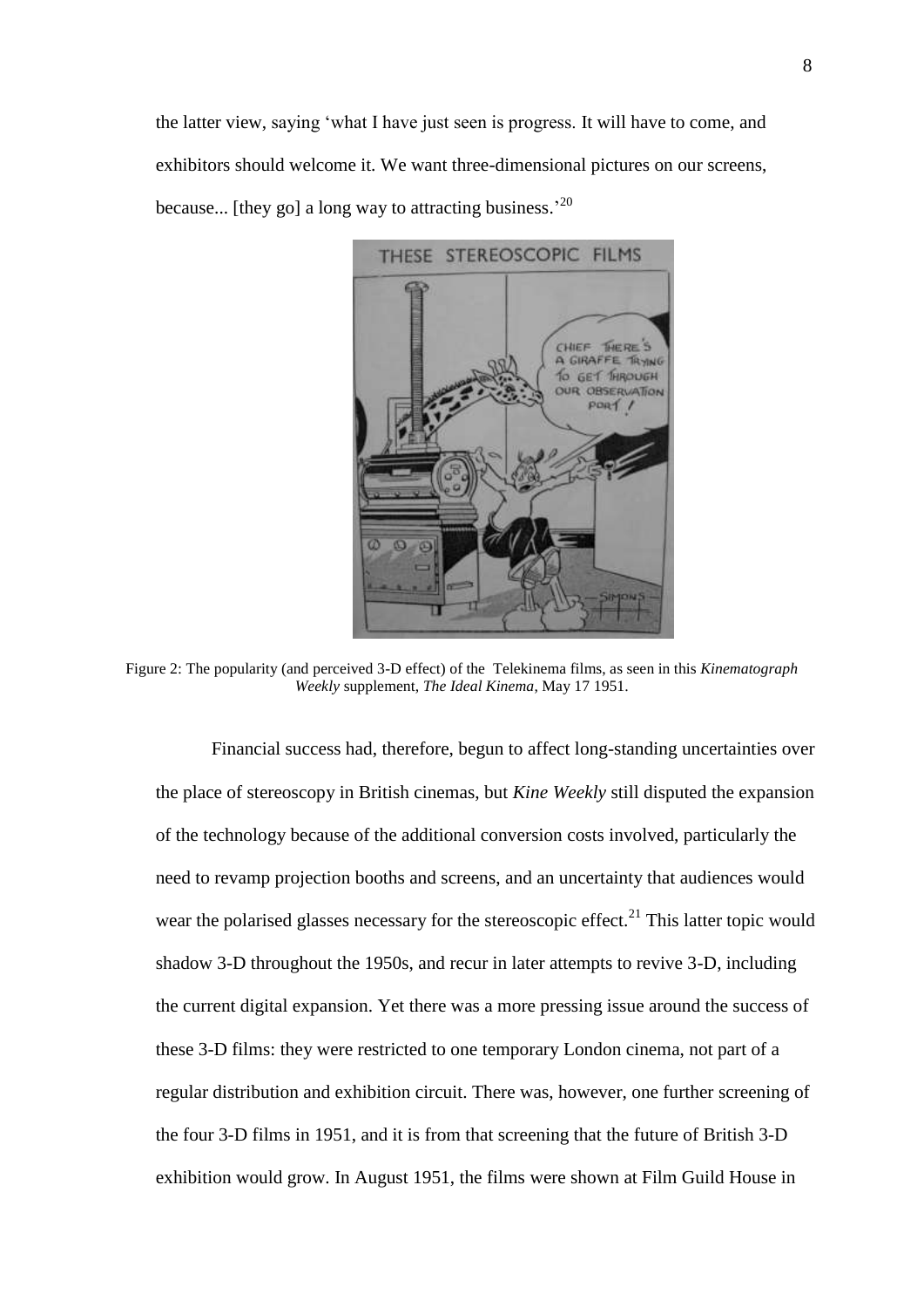Edinburgh as part of the fifth Edinburgh Film Festival. Screened twice a night, again to sell-out crowds (and including the world premiere of *Royal River* (1951), elements of which had been shown as *Distant Thames* at the Telekinema), these 35mm prints showed that any cinema or theatre could be adapted to show 3-D films, and that they were not restricted to purpose-built buildings.<sup>22</sup> The Edinburgh screenings also established the technical and logistical requirements that theatres would have to deal with: the need for two projectors to screen the reels together, a synchronisation mechanism to ensure a stable 3-D effect, a reflective non-matte screen (preferably metallic), and the ability to pass out and retrieve the polarised glasses.<sup>23</sup> More so than the one-off example of the Telekinema, the Scottish success began the process of creating a regional 3-D exhibition network throughout Britain.

That network was slowly expanded through Stereo Techniques Ltd., the company that had helped produce the four stereoscopic films for the Festival of Britain. Formed and run by Jack Ralph, Raymond and Nigel Spottiswoode, Ken Nyman and Charles W. Smith, the company provided technical support, equipment and distribution to the production companies who shot the British 3-D films. The stereoscopic camera developed for the Telekinema (hailed as 'far ahead of anything else that has yet been seen' in America, where producer Sol Lesser promoted it as the 'Tri-Opticon' system<sup>24</sup>) used two 'Newton-Sinclair units [cameras] in opposed positions and 90° mirrors... [with a] Mitchell-type viewfinder' to capture the twin 35mm images required for the 3-D effect.<sup>25</sup> Articles by Spottiswoode and Smith demonstrate they were particularly interested in the technical and psychological aspects of stereoscopic moving pictures, rather than any artistic merits (this was seen as the realm of the director). Their desire to develop and improve available camera technology, however, culminated in the Stereo Techniques Spacemaster camera. Smaller and more flexible, the Spacemaster used twin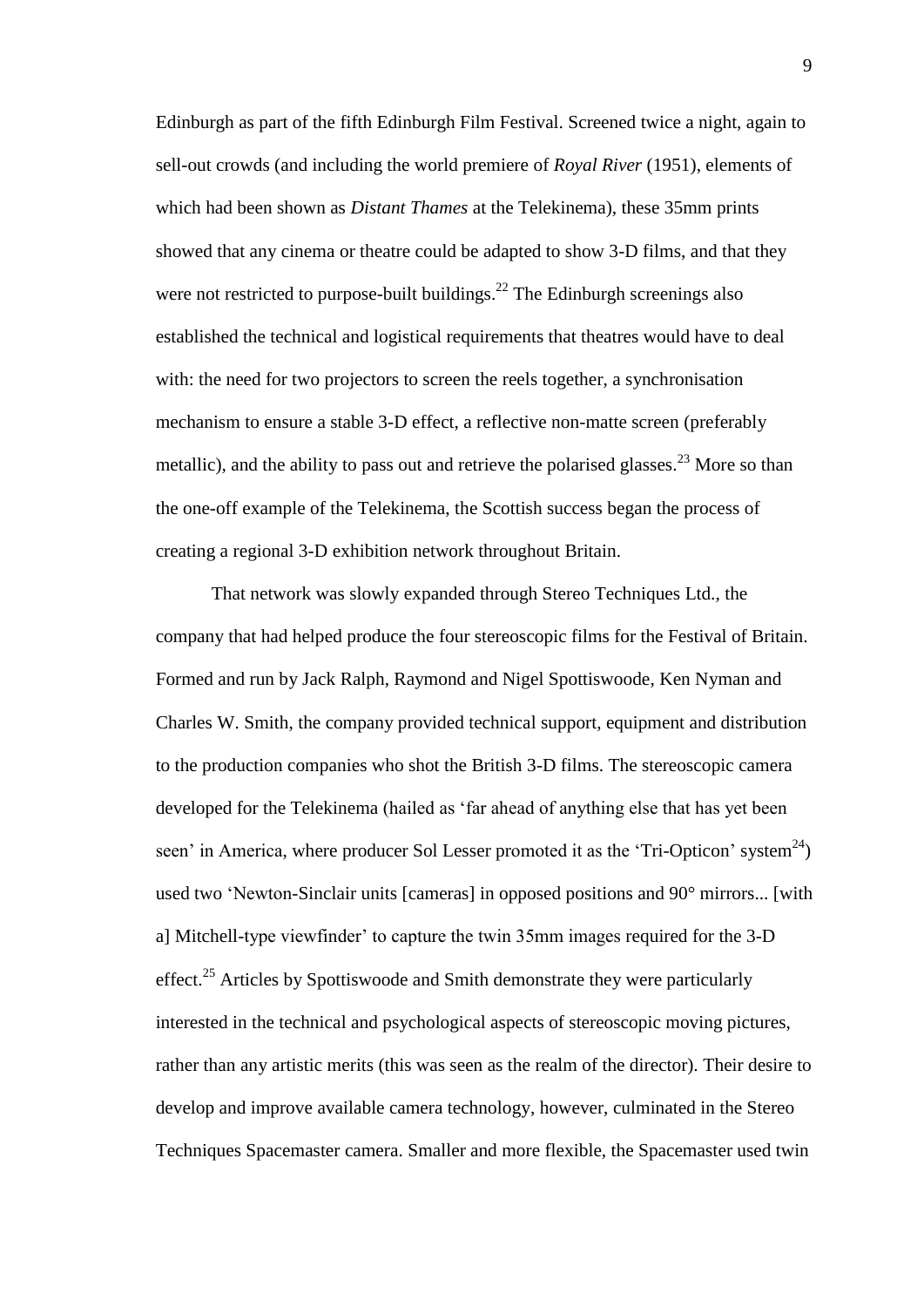Cameflex cameras, with mirrors mounted to both lenses (the camera included 32mm, 40mm and 50mm focal lengths).<sup>26</sup> This camera was used most famously to shoot stereoscopic images of Queen Elizabeth II's coronation in 1953 and Britain's only 3-D feature film, *The Diamond Wizard* / *The Diamond* (1954). 27

However, in 1951, Stereo Techniques used the commercial and popular success of the Edinburgh screenings as a springboard to sell the films (and the attendant technology) to independent theatres and the smaller exhibition chains. Less than a year later, *Kine Weekly* estimated that the cost of such conversions was between £300 and £500 per theatre: 'not so great when compared with the initial costs of sound.<sup>28</sup> A small number of theatres began to invest in the technology: the four 3-D shorts were played as the main attraction in the Tatler (Liverpool) and the Curzon (Brighton), while the Ritz (Blackpool) played them in mornings and early afternoons, before reverting to a featurebased programme in the evenings. Stereo Techniques signed a deal with the Capital & Provincial News Theatres, a small chain that played the films at various theatres including the Classic (Southampton); the exhibition chain Essoldo experimented with 3- D at their Whitley Bay cinema; while the second largest chain, ABC, screened the films at larger venues such as the Victoria Theatre (Cambridge), and the Bristol and Forum theatres (Birmingham).<sup>29</sup>

Creating this piecemeal distribution and exhibition strategy through 1952 began to introduce 3-D to regional audiences. *Kine Weekly* still saw the initial films as a novelty, able to fill 20-25 minutes of a programme, but nothing with the kind of 'sound entertainment value' as a 3-D feature film 'with which audience reaction to the idea can be more fairly assessed.<sup>30</sup> Yet the novelty was proving compelling: in summer 1952, a second round of 3-D short films (co-produced by Stereo Techniques in association with the Pathé Documentary Unit, Shell Film Unit, Anglo-Scottish Productions and the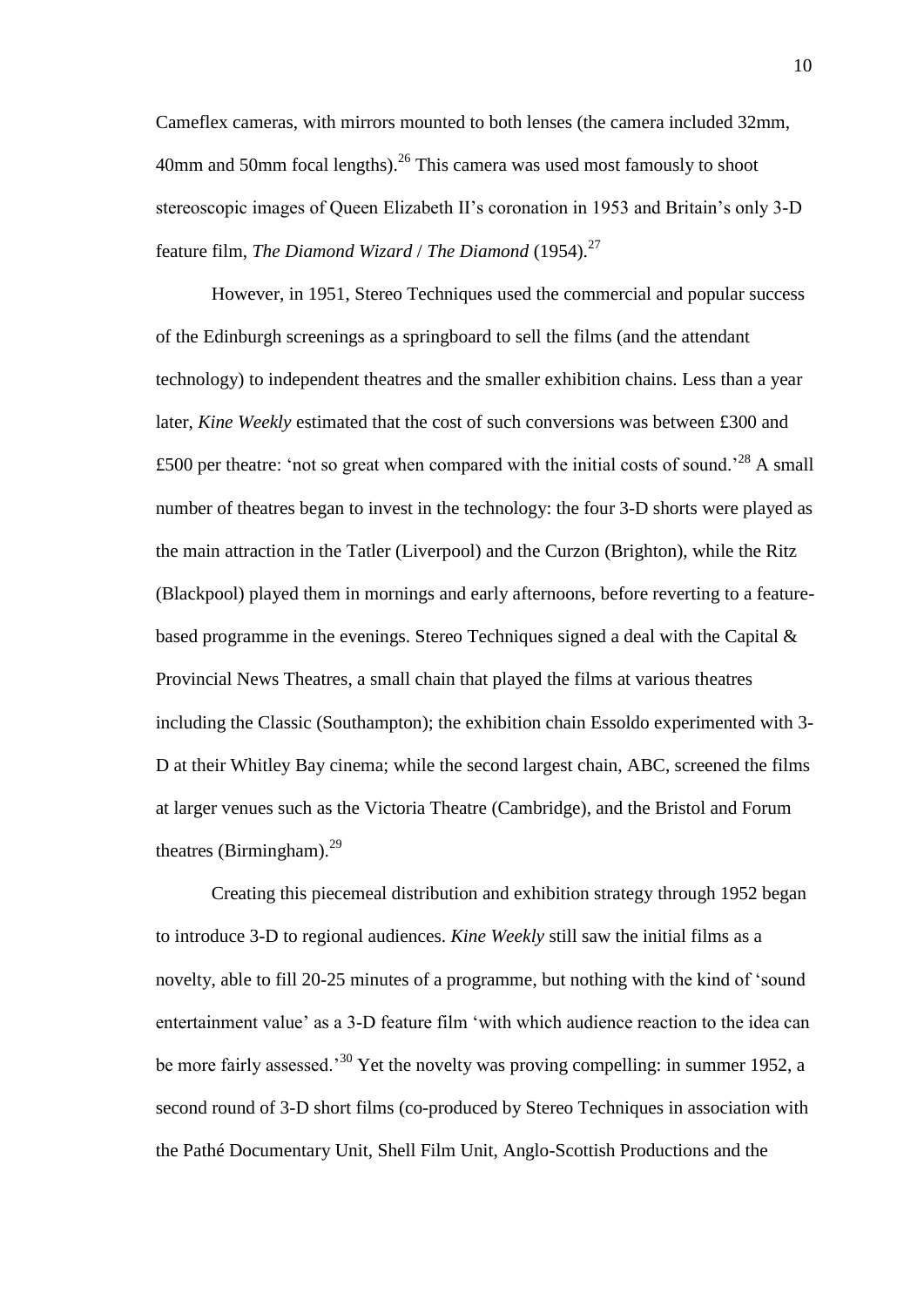National Coal Board) debuted at the Riverside Theatre (Battersea), before being released to the theatres identified above, and new additions in Boscombe, Bristol, Edinburgh and Glasgow.<sup>31</sup> (Figure 3) Cinemas were making money from this novelty, and there appeared to be a steady supply of product from Stereo Techniques (a third set of shorts, including a 3-D cartoon of *The Owl and the Pussycat* from the Halas & Batchelor animation studio, would follow in 1953). (Figure 4)



Figure 3: Advert for the 2<sup>nd</sup> programme of Stereo Technique short 3-D films at the Cameo Cinema,



Edinburgh. *Evening Dispatch*, September 2 1952, 11.

Figure 4: 1953 advert for Stereo Techniques Ltd. promoting both cinema conversion and the latest 3-D shorts, including the Coronation film, *Royal Review* (1953), *Kinematograph Weekly* October 1 1953, 30

This growth meant that, by August 1952, these two programmes of short British 3-D films had been shown at almost twenty cinemas, in twelve towns and cities through the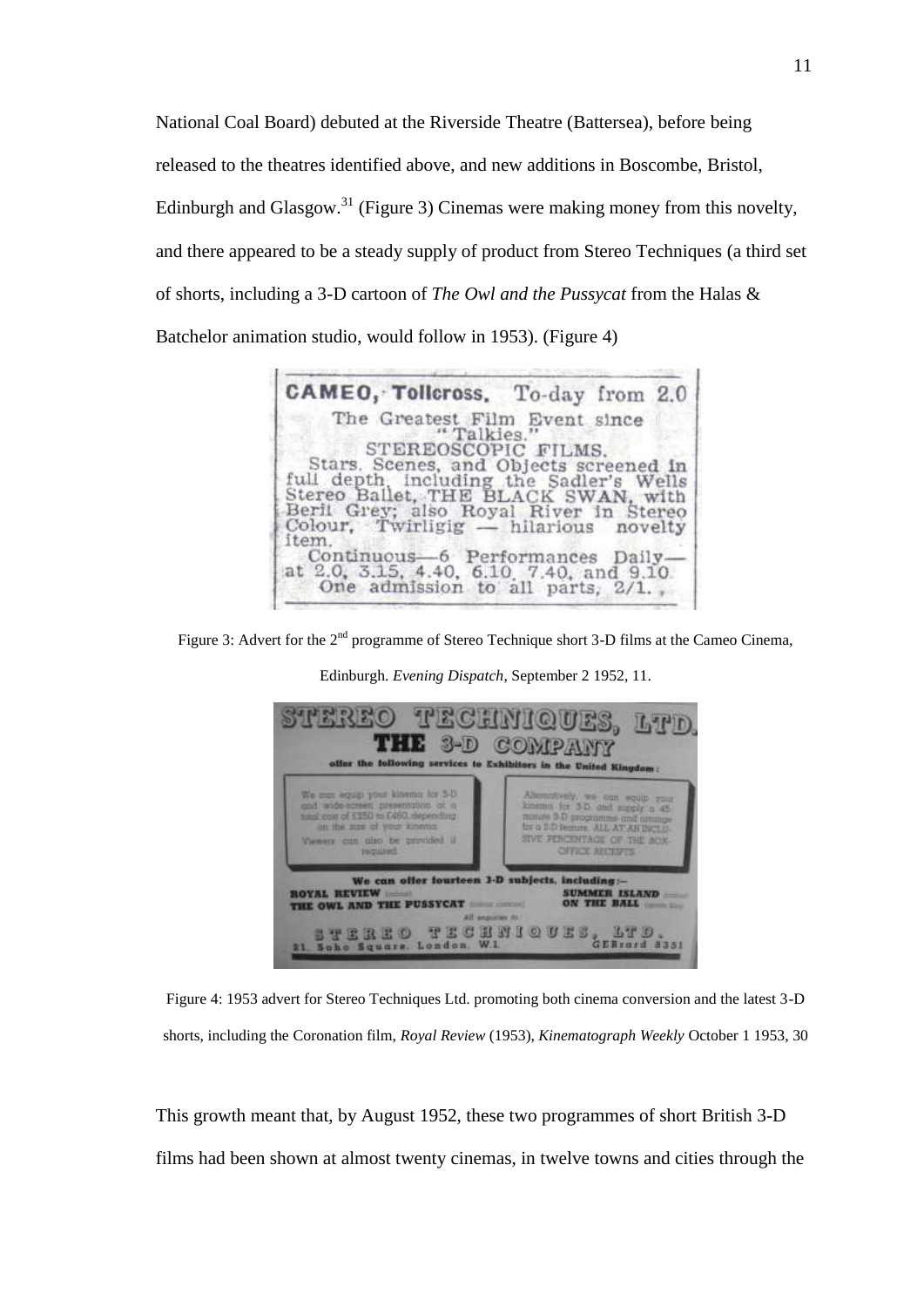UK, and had achieved success abroad, in Holland, Belgium, Germany, France and Switzerland.<sup>32</sup> By the end of 1952, *Kine Weekly* reported that the nascent production, distribution and exhibition strategy developed by Stereo Techniques had moved beyond the 'novelty value' of the Telekinema. The success of these films at other cinemas included 47 full houses in Liverpool (in two weeks), regular queues in Blackpool, extended runs at Whitley Bay and Edinburgh, and nearly 10,000 people in a week at the Savoy (Boscombe). Popular, well-attended, and financially successful for both Stereo Techniques and the individual British exhibitors: *Kine Weekly* may have stated that the trade has 'in the past refused to accept a system that depends on viewing devices' and noted that 'much must be done before the industry will be prepared to make a complete changeover,' but the strong public reaction and the financial success appeared to be swaying opinion towards the Stereo Techniques approach to 3-D.<sup>33</sup>

And then *Bwana Devil* arrived.

#### **1953-55: American Domination**

At the end of 1952, around 30 cinemas in Britain had converted to (or experimented with) some form of 3-D projection and exhibition. By the end of 1953, that number had risen to over 120 cinemas. Although still only around four per cent of British cinemas in this time period, that number included several metropolitan cinemas and a growing presence in all the big cinema chains, including Gaumont, Odeon, ABC, Essoldo, Star and Capitol & Provincial. However, that rapid expansion was only achieved after the release of *Bwana Devil* on 20 March 1953 (with simultaneous premieres in Glasgow, Leeds, London, and Birmingham), not because of the continued success of the programme of British shorts that had initially created an interest in, and an exhibition circuit for, stereoscopic films. Indeed, *Kine Weekly* made no reference to the continuing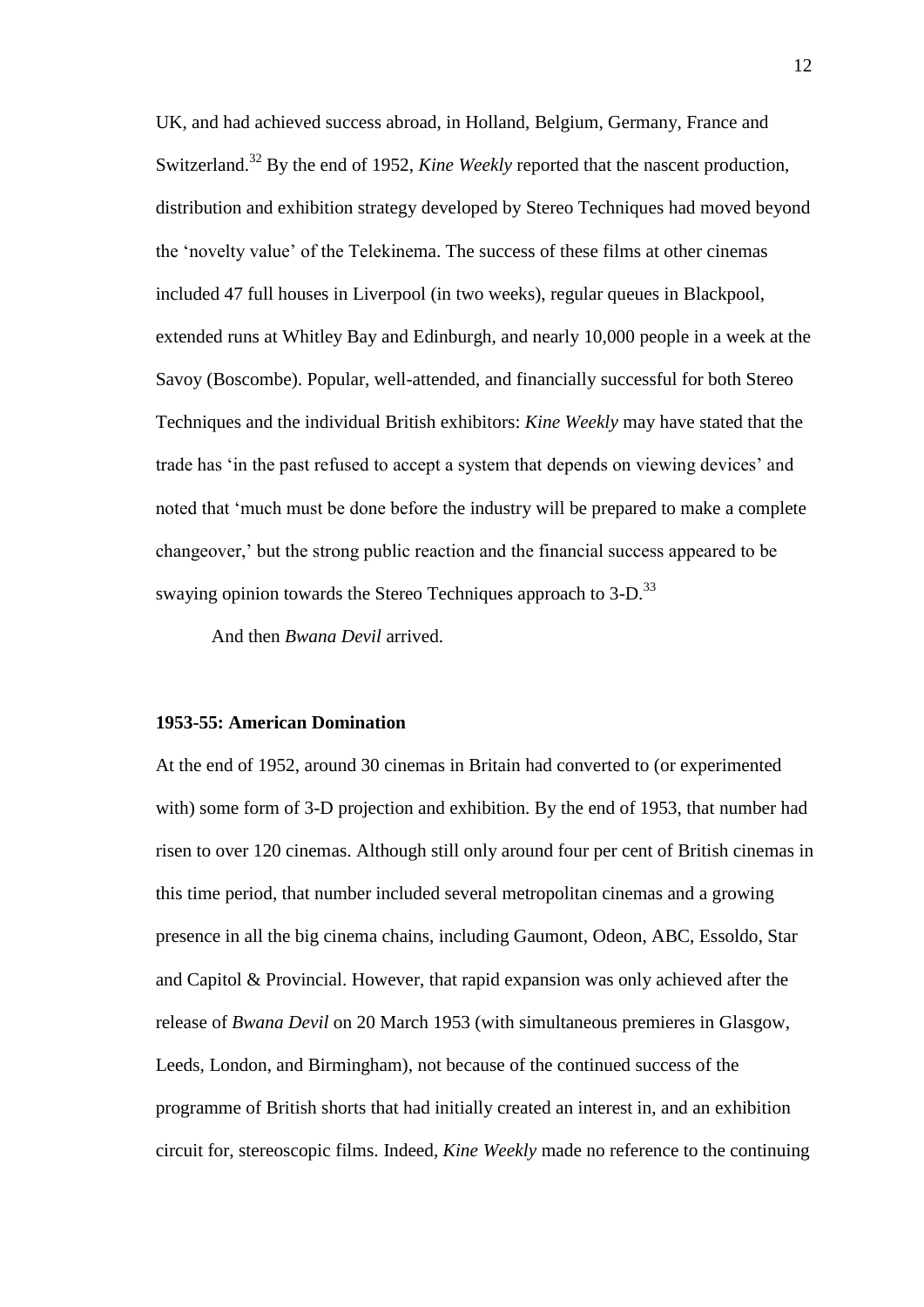production and exhibition of original British short films after the summer 1953 reviews of the third set of Stereo Techniques releases.<sup>34</sup> Yet the importance of these British films to the initial success of the American features is underlined by the ABC circuit's admission that using the Stereo Techniques shorts was a way to 'provide projectionists with experience of polarised light systems' before *House of Wax* premiered in their cinemas.<sup>35</sup>

Although cinemas across Britain were converting through 1953, the move to projecting American feature length films complicated the technical and logistic elements that the British shorts programmes had largely avoided: namely, projection and synchronisation, new screens, rental prices, entertainment tax and Polaroid glasses. These elements would haunt 3-D exhibition during the 1953-55 period, and later revisions of it, and represent the dominant discourse around 3-D in the pages of *Kine Weekly* in these latter years.

Projection of 3-D features ran up against technical issues around the average spool size for film projectors of 2,000 ft. (approximately 20 minutes) and the problem of running a continuous programme. Most British cinemas were furnished with two projectors that would interchange reel by reel, allowing the programme to continue without interruption. With 3-D, both projectors were needed in operation at the same time to produce the stereoscopic effect: while this had not been an issue for the British shorts, most of which lasted four to five minutes (and which did not have a continuing narrative, so could support an intermission), 3-D features of sixty to ninety minutes created more problems, as exhibitors did not want to interrupt their stereoscopic films two or three times during the programme in order to swap reels on both projectors. Some of the earliest American films such as MGM's *Metroscopix* (1953, a red-green anaglyph system that featured a compilation of footage from 1930s stereoscopic films: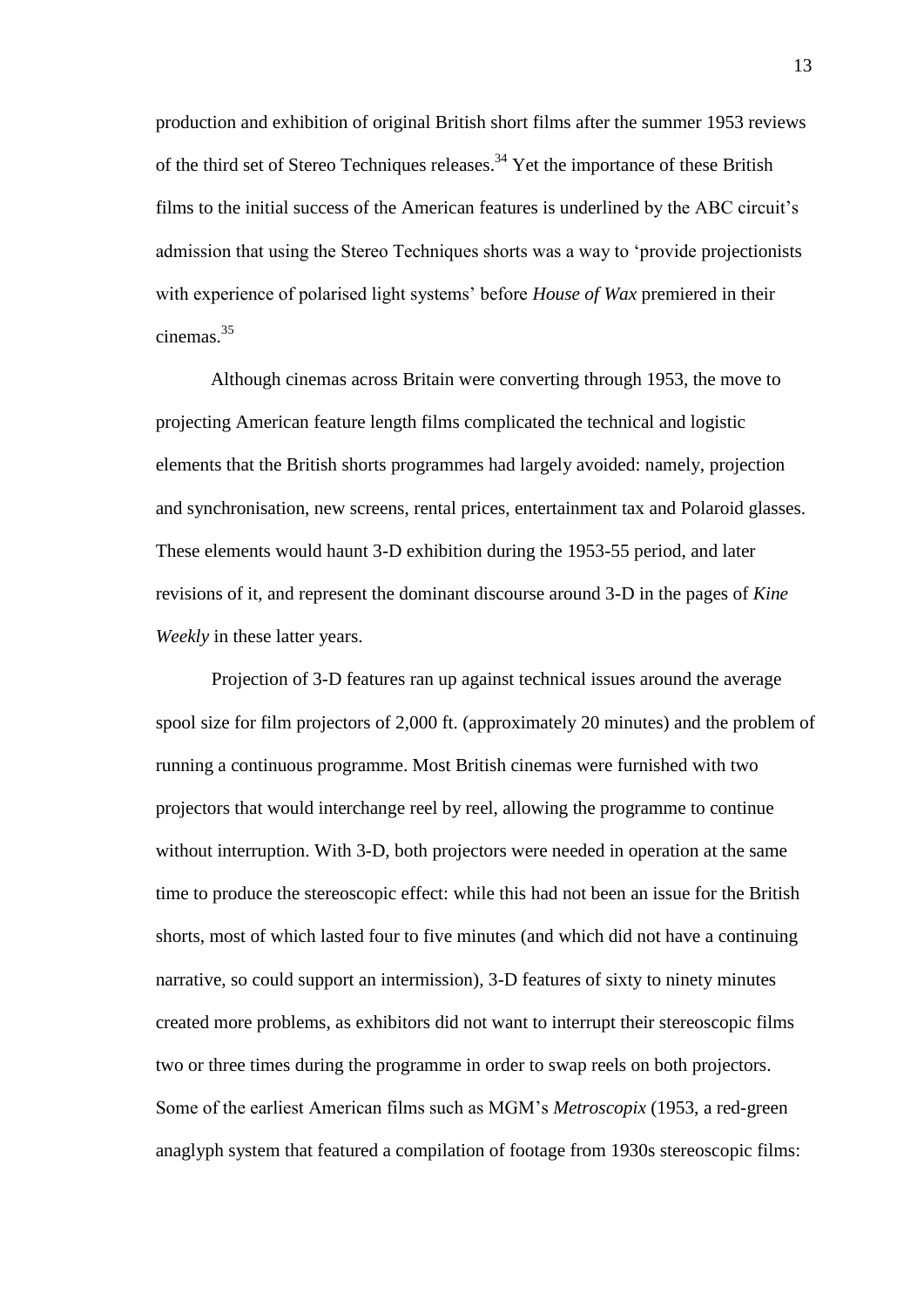

Figure 5: The release of the red-green anaglyph 3-D system for MGM's *Metroscopix* (1953) allowed exhibitor showmanship skills to come to the fore. *Kinematograph Weekly* April 2 1953, 3.

With the advent of *Bwana Devil* and *House of Wax*, however, many theatres had to either introduce intermissions or install two entirely new projectors. Reporting on a Croydon screening of *Man in the Dark* (1953), *Kine Weekly* noted that the Davis Theatre had opted for the latter solution, offering a 3-D presentation that 'was continuous and made with the usual precision of a "flat" programme.<sup>37</sup> Larger theatres such as the Odeon Marble Arch followed this pattern (a 4 projector system was introduced for *Inferno* in late 1953), while the Warner Theatre experimented with 5,000 ft. reels for *House of Wax* (the most successful of the 3-D features released in the UK).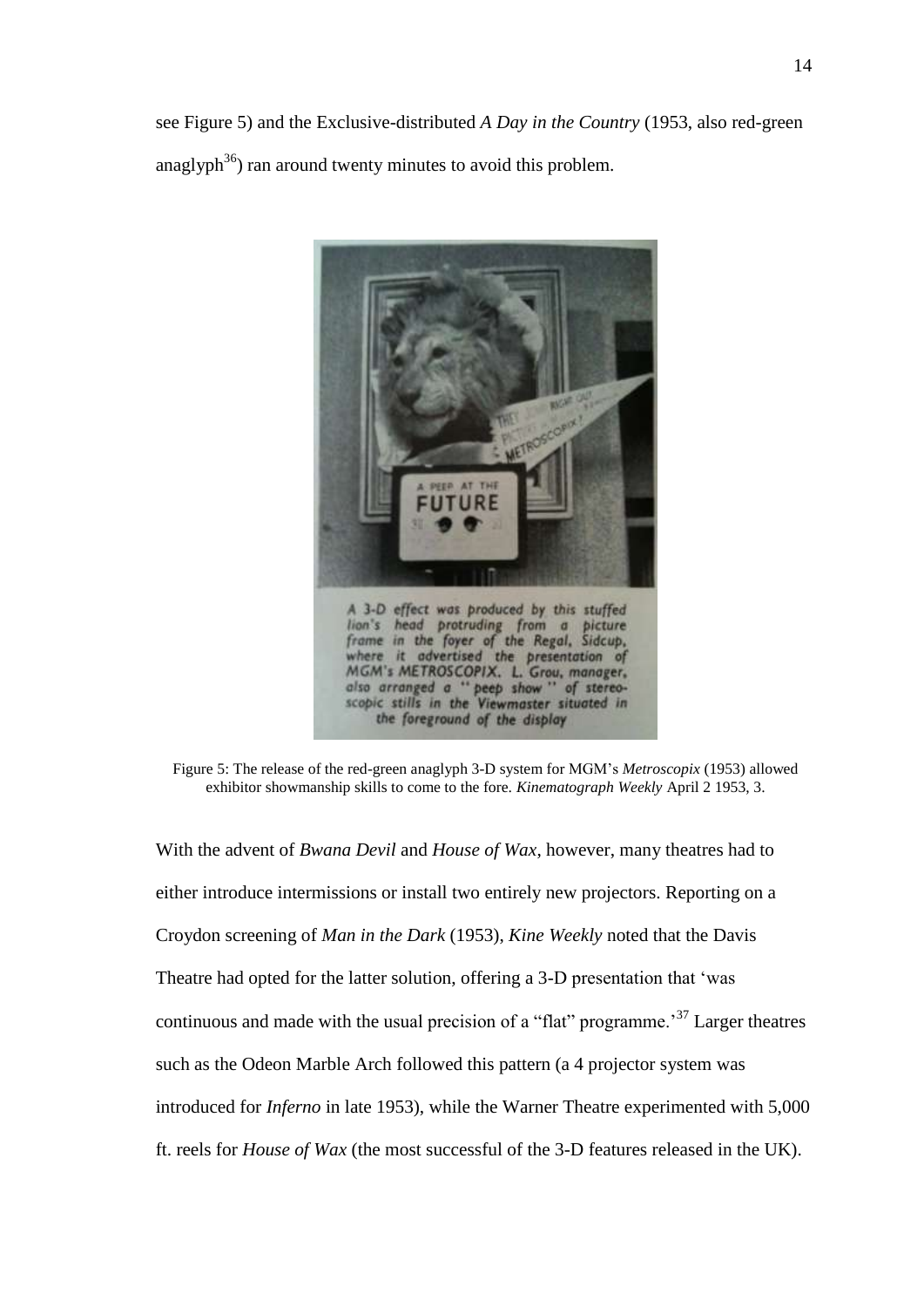The bulk of theatres showing 3-D features in 1953, however, had to follow the example of the *Bwana Devil* release, where two intervals were required to project the whole programme.<sup>38</sup>

3-D exhibition raised other notable issues, some of which are familiar from the existing narrative around 3-D history, others that are unique to the British experience. Alongside concerns about the installation of new reflective screens, a lack of industry standardisation, worries about rising rental costs (3-D required double the amount of celluloid, at least initially) and the growing sense that 3-D (and other processes) could mean the end of the traditional cinema programme, the dominant issue that outweighed all the others remained the polarising 3-D spectacles. These special glasses, or polaroid viewers, were the central pivot around claims for the success and/or failure of 3-D in the 1950s, as they have been in the decades since. Yet as with many 'commonsense' arguments, there is little precise evidence that audiences were unwilling to wear these glasses, or had complained about their use. While *Kine Weekly* was initially cautious about people's willingness to wear '"sun-glasses" in order to see the three-dimensional effect,<sup>39</sup> and stated that 'there is no prospect of turning three dimension to advantage until some system is evolved that does away with the use of spectacles<sup> $,40$ </sup> by early 1953, it reported that the ABC managing director had said 'the public does not object to the use of glasses.<sup>41</sup> Even with this exhibitor comment, the journal remained sceptical, stating that the ultimate objective of 3-D exhibition must be to remove the need for viewing devices: particularly when those devices began to have an impact on exhibitor finances. In 1953, with the increase in American 3-D features being released, and more cinemas having to buy in stocks of 3-D viewers, it became clear that these polarised glasses came with (hidden) costs for the exhibitor around the issues of availability, hygiene, theft, and tax.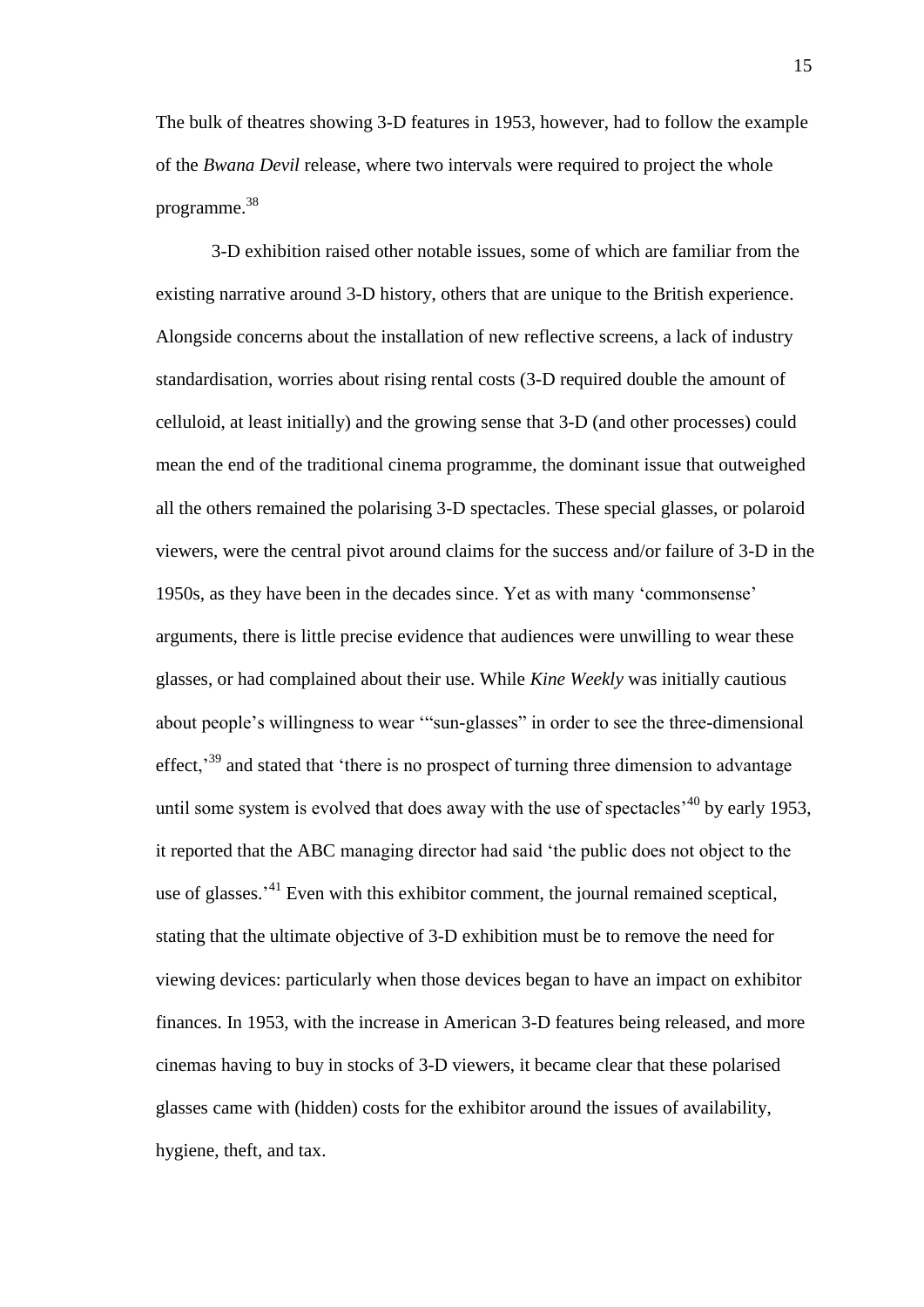The move from twenty to over a hundred 3-D-capable theatres through 1953, all of which needed Polaroid glasses at the same time, meant an initial shortage of 3-D glasses in Britain: a shortage exacerbated by British government restrictions on the importation of manufacturing products. By March 1953, following the import of 32,000 pairs of 3-D spectacle for the release of *Bwana Devil*, and seeing a potential growth market, British companies began to produce their own polarising filters for projectors and spectacles, and by late 1953, companies such as Dan Fish, Amector and GB-Kalee (in association with American company Pola-Lite) were regularly producing polarising spectacles. Having the glasses highlighted problems around how best to distribute and collect glasses in each cinema. Theatres were unsure of how many pairs to buy, and how to ensure that the process was hygienic for all patrons. The Odeon Marble Arch, for example, was big enough to justify buying three complete sets of glasses and a separate room where Polaroid employees would sterilise all the glasses, rinse then, and hand them back dry for the next sitting.<sup>42</sup> But small or medium-sized exhibitors, who made up the bulk of 3-D theatres, had a small staff, and lower financial resources. *Kine Weekly* suggested that even the smallest hall would need 'a double amount for each seat and screening, plus the quantity in process of disinfection<sup>43</sup> One Birmingham cinema created a collection booth, where audiences could pick up and drop off their glasses (Figure 6), but most cinemas relied on usherettes and audience cooperation: yet within weeks of regional 3-D screenings, *Kine Weekly* reported on the rise of glasses 'thefts' and the effect this had on exhibitor profit.<sup>44</sup>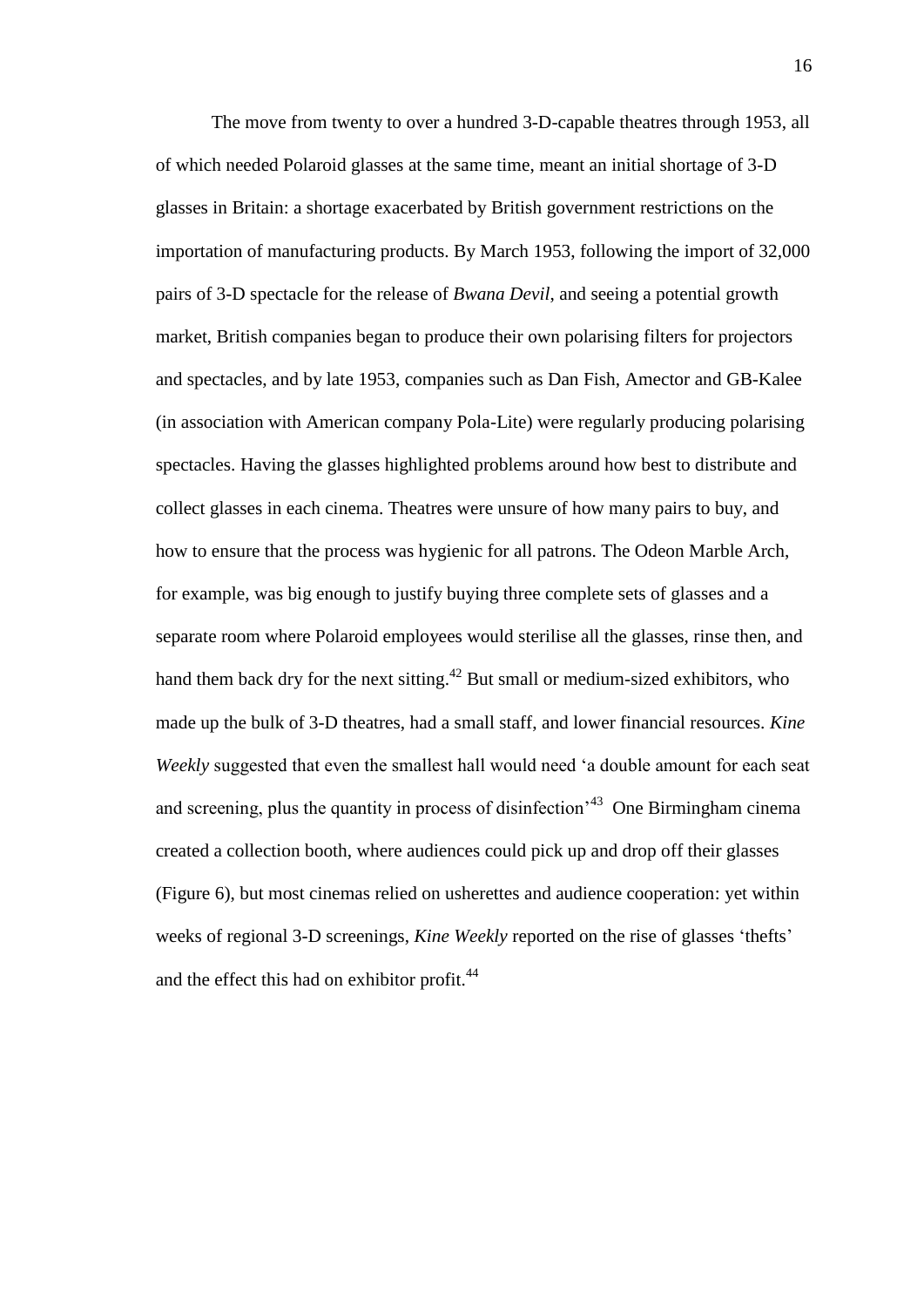

Figure 6: A 3-D glasses collection booth, one method used by UK cinema exhibitors to try and cope with the extra staffing required to manage the polaroid glasses. *Kinematograph Weekly* April 30 1953. Exhibitor uncertainty coalesced around the question of whether to sell or rent 3-

D glasses to patrons, and how that choice impacted entertainment tax. British cinemas (and other venues such as theatres, horseracing tracks and football grounds) had to pay entertainments duty to the Customs & Excise, seen by many in the industry as a government tax on popular entertainment. The tax was applied to any ticketed element of the entertainment venue: therefore, different priced cinema tickets were taxed at different levels. The introduction of American 3-D features (though not the British shorts that had preceded them) caused many cinemas to raise their ticket prices, in order to cover the costs of 3-D glasses rental. As many rental agreements included the disinfection of glasses (either offsite or, as in the case of the Odeon Marble Arch, onsite), and included less initial outlay, exhibitors were more keen to rent glasses and intended to pass that cost on to customers. However, because 3-D glasses were an integral part of the entertainment (the customer could not see 3-D films without them) that rental cost was liable for entertainment tax.<sup>45</sup> Some chains attempted to avoid this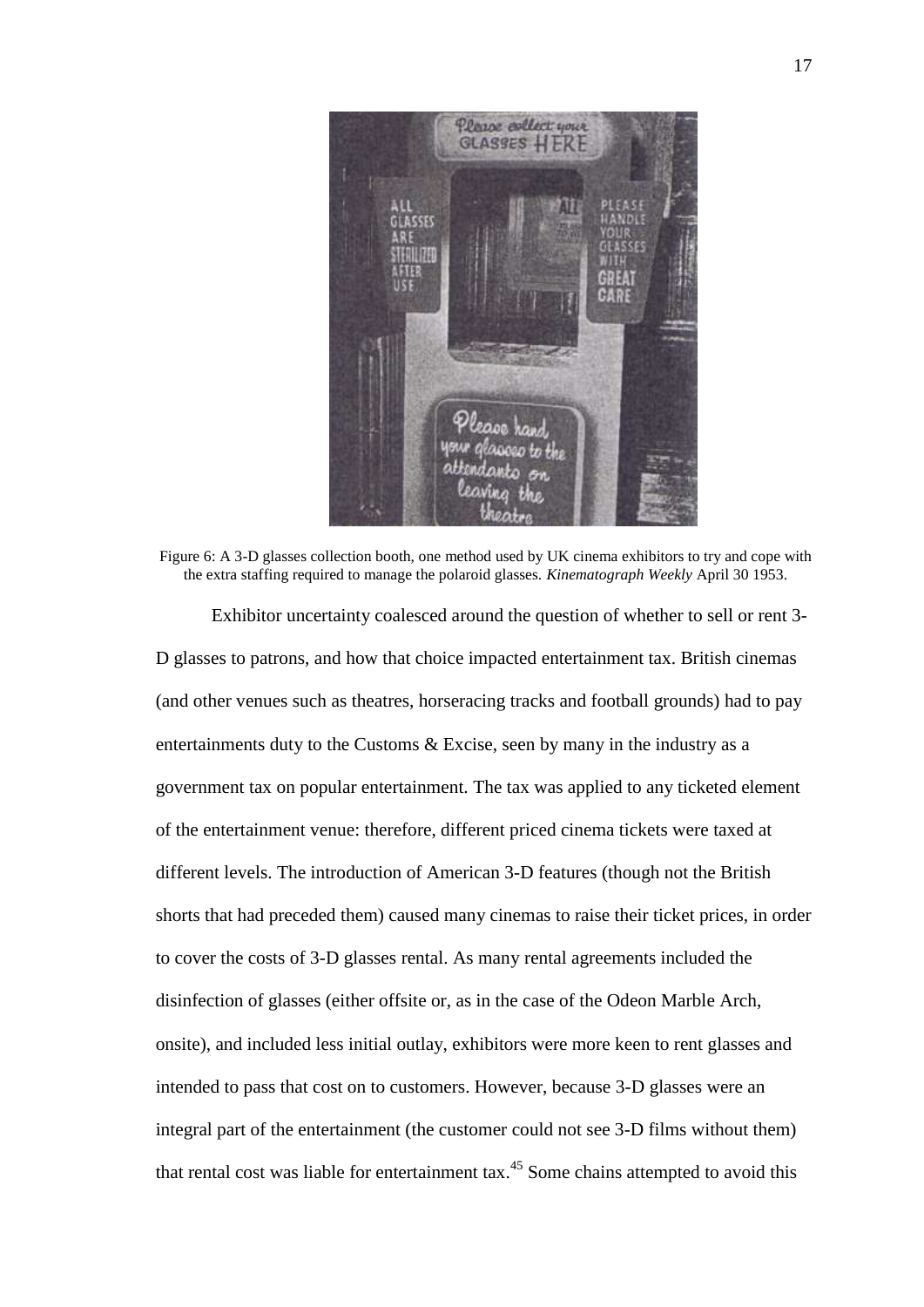tax by purchasing large numbers of 3-D glasses and selling them to patrons, on the assumption that each individual would bring their pair of glasses with them to each subsequent film screening.<sup>46</sup> That, however, meant a much larger initial financial outlay, and the exhibitor would then be liable to pay purchase tax. *Kine Weekly* reported on this debate regularly during 1953-54 but, although the trade organisation CEA met with Customs several times, this issue of tax payments was never satisfactorily resolved. With this uncertainty over glasses and tax, the costs of conversion, and the small number of 3-D features on release (nine in 1953, six in 1954), many British exhibitors postponed the decision on 3-D until a point where it became clear that CinemaScope was proving the more dominant screen technology.

### **Conclusion: 1954 and beyond**

The pattern of entertainment to come is slowly taking shape... the trade as a body is showing more interest in the panoramic sweep of wide film than it is in the entertainment value of a third dimension.<sup>47</sup>

[T]here are unmistakable signs that the public likes the 3-D film. There is little evidence that it resents having to put on special glasses... "Kiss Me Kate," where shown in the 3-D version, did substantially higher business than the anyway excellent business it did where shown as a normal flat film... 3-D is far from dead as a gimmick. $48$ 

As these two comments demonstrate, *Kinematograph Weekly*'s position on 3-D wavered quite dramatically in this short time period. Never completely convinced by its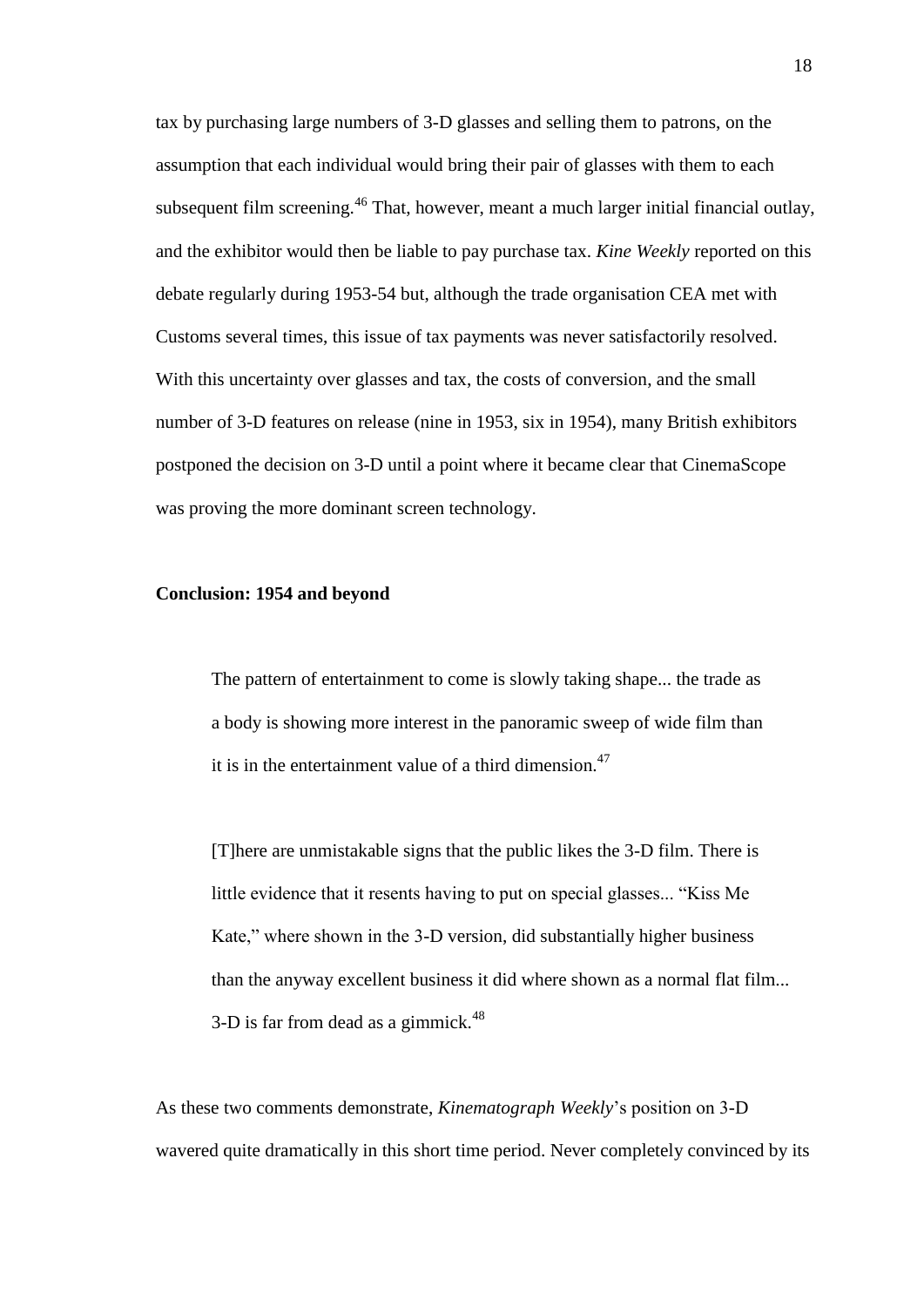novelty value, lured in by the initial financial success of both the British shorts and the American features, its concerns over conversion, Polaroid glasses, and the competition of CinemaScope ensured a continually sceptical tone. Yet during 1954, as stereoscopic films were overshadowed by CinemaScope, it dismissed the distribution strategy of releasing films in both 2-D and 3-D prints.<sup>49</sup> While this meant that such films were able to achieve a full circuit release, *Kine Weekly* argued that this reduced the impact of the 3-D technology. The numbers, however, showed the perilous state of British 3-D exhibition: *Kiss Me Kate* (1954) was shown in 3-D in 'over 100 kinemas' while 'many hundreds have arranged to show it in conventional form.<sup>50</sup> British exhibitors had largely voted through their lack of commitment and conversion, despite the initial record-breaking returns on films such as *House of Wax* and *It Came from Outer Space*.

By the end of 1954, 3-D is largely absent from *Kine Weekly*. It is possible to see the traces of 'lost' 3-D projects in the trade show listings of *Creature from the Black Lagoon* (1954), posters for *The French Line* (1954) and *Miss Sadie Thompson* (1953), or reviews of *Dial M for Murder* (1954) and *Gog* (1954), but there is no commentary on the fact that these were 3-D productions (or that most had been released as 3-D in America). Stereo Techniques is never mentioned again, and there is no commentary or review of later British 3-D shorts such as *London Tribute* (1954) or *Power in Perspective* (1955). As with many aspects of British distribution and exhibition, American success or failure was the ultimate arbiter of how films (and technologies) were promoted and offered to British cinemas. Although at the end of 1954 almost two hundred theatres contained the necessary equipment to project 3-D (either in its twoprojector format, or the later single-strip option), very few of the flagship cinemas had made the move. With many of those now converting to CinemaScope, the evidence (or lack thereof) from *Kine Weekly* news and reviews suggests that 3-D had been dismissed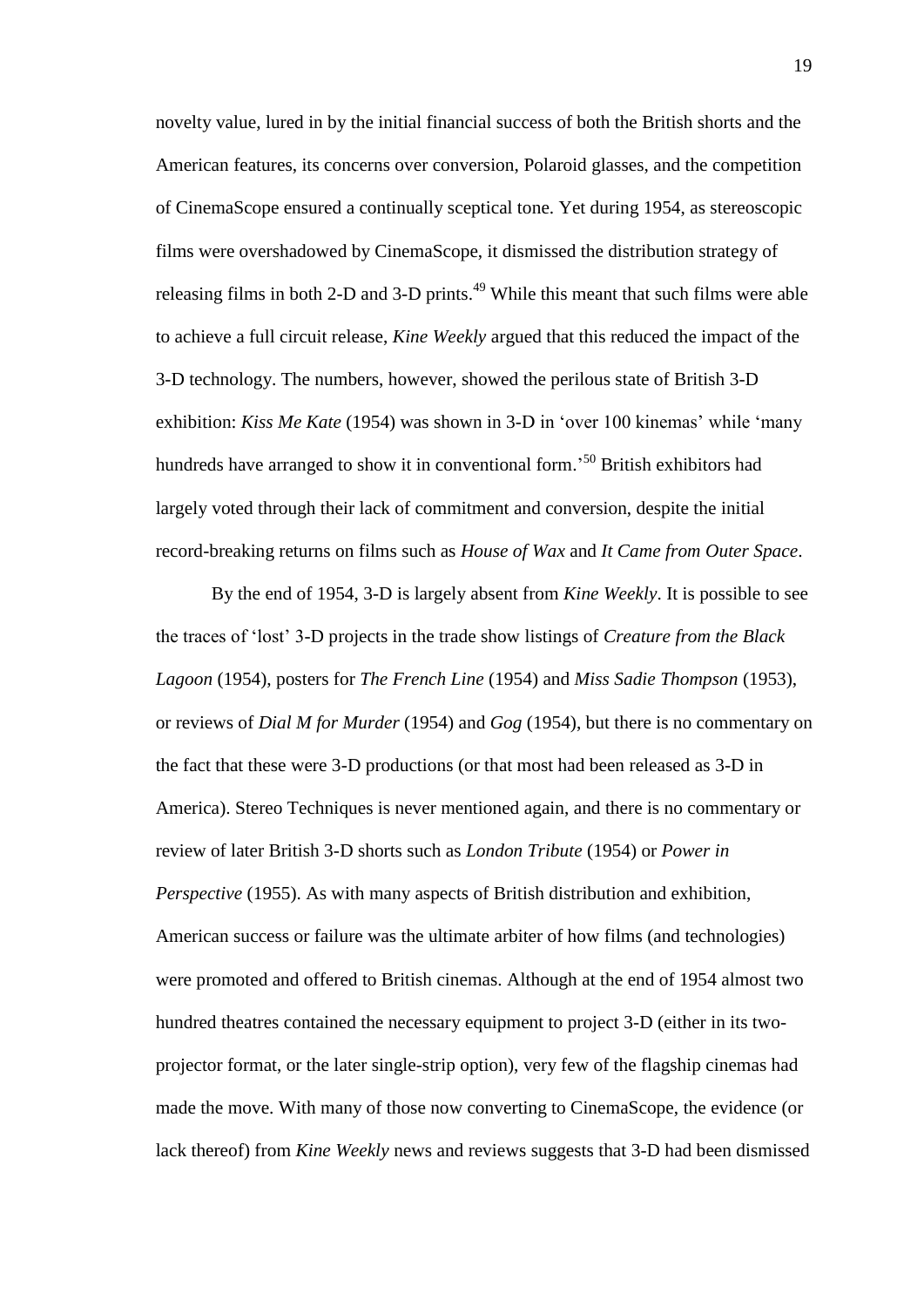from the British exhibition circuit. Yet there remains a potent gap in the available information, one that the regular section 'Showmanship' can only partially fill. Featuring several pages of suggestions, best practice and exhibitor ideas on how to promote individual films or cinema programmes, 'Showmanship' continued to feature reports from cinemas showing 3-D films during 1954 and into early 1955. It offers a stark reminder of *Kine Weekly*'s metropolitan bias and the recent call for film historians to look beyond such centres in order to truly explore the story of exhibition.<sup>51</sup> In so doing, it also reemphasises that future research in this area will necessarily have to move beyond the pages of just one trade journal, no matter how representative or comprehensive it may appear<sup>52</sup>.

3-D equipped cinemas in Britain between 1951 and 1955 never rose to more than five per cent of the exhibition sector, and rarely accounted for more than one per cent of all cinema admissions. Despite bringing in, on average, more money per customer (1s.  $4\frac{1}{2}$  d. versus 1s.  $0\frac{3}{4}$  d.: largely due to raised seat prices or glasses rental), 3-D simply never convinced enough exhibitors to convert their theatres.<sup>53</sup> While the cost of the technology, and the uncertainty over audience willingness to wear Polaroid glasses, remains part of that equation, two other elements are telling. There was a lack of 3-D product to fuel further conversion: only nine 3-D films released in 1953, six in 1954, compared to the release of between fifteen and twenty CinemaScope films in 1954 alone.<sup>54</sup> Most telling is that the bulk of theatres converting to 3-D exhibition between 1951 and 1954 were small cinemas (seating 501-750 people), rather than the large (1000-1500) or very large (1500-2000+) cinemas that dominated metropolitan areas. With this smaller size of British cinema already in decline, bringing in less money and reduced audiences, the 3-D circuit's natural home was failing before 3-D arrived, and the technology could not save them.<sup>55</sup>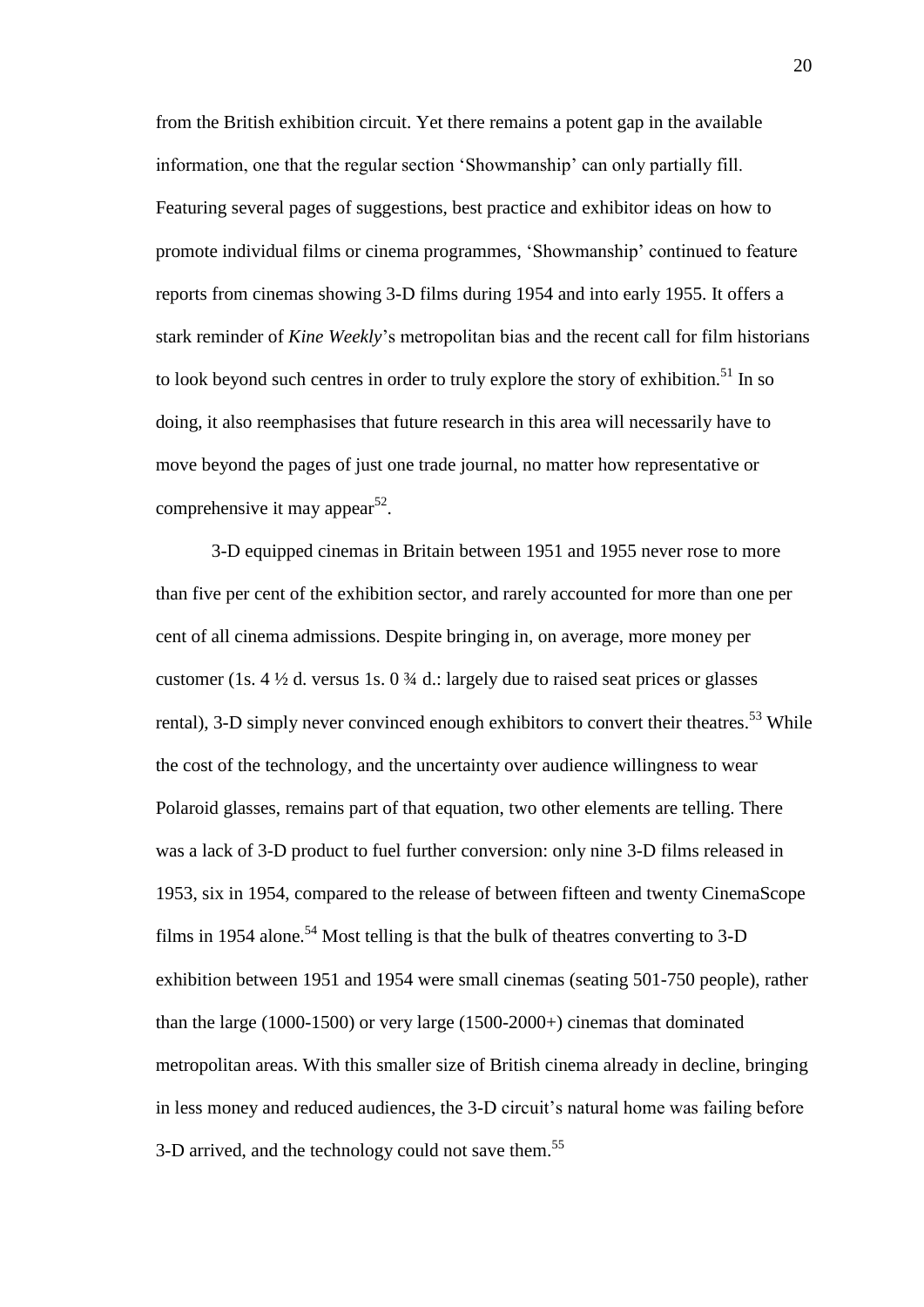While some of these elements are familiar from the established narrative of 3-D in film history, many are unique issues from the British exhibition sector that cast new light on the problems and opportunities of 3-D as a cinema technology. Understanding that the discourse around Polaroid glasses, the cost of cinema conversion, the rise in seat prices, and the imposition of 'American' technology has these solid historical roots is essential in appreciating the place of 3-D in current British exhibition debates. Yet the real revelation here is that the details of the British story are not the same as the broader American narrative that dominates film history. The nuances revealed here around the earlier British experiments with stereoscopic production and exhibition, how Britain created a 3-D exhibition circuit at least a year ahead of the U.S., and the role of Stereo Techniques in promoting and displaying this new technology, usefully complicate current awareness of both 3-D and the technological capabilities of the 1950s British film industry. The post-American feature period is also replete with British curiosities: the place of entertainment tax, hall size, circuit releases, and trade organisation anxiety around standardisation is as essential as the more familiar discourse around Polaroid glasses and problems with synchronisation. This move away from British (and American) 3-D film production into the world of exhibition has opened up the time period and offered new routes into thinking about this untold chapter of technology in British film history.

<u>.</u>

<sup>1</sup> Douglas Gomery, *Shared Pleasures: A History of Movie Presentation in the United States* (Madison: University of Wisconsin Press), 240.

<sup>2</sup> Kristin Thompson and David Bordwell's *Film History: An Introduction* (3rd edition; London: McGraw-Hill, 2010), 302; and Richard Maltby's *Hollywood Cinema* (Oxford: Blackwell, 1995), 154, dismiss 3-D in less than a page; David Cook's *A History of Narrative Film* (3<sup>rd</sup> edition; London: WW Norton & Co., ), offers 2-3 pages (465-68), but lumps the technology in with Smell-O-Vision and Aroma-Rama; all three books repeat the same themes: gimmickry, audience dissatisfaction, technological problems, Polaroid glasses and the preponderance of low budget production.

<sup>3</sup> David Bordwell, 'Foreword,' in Gomery, *Shared Pleasures*, xiii.

<sup>4</sup> Kathryn H. Fuller-Seeley, *Hollywood in the Neighbourhood: Historical Case Studies of Local Moviegoing* (Berkeley: University of California Press, 2008)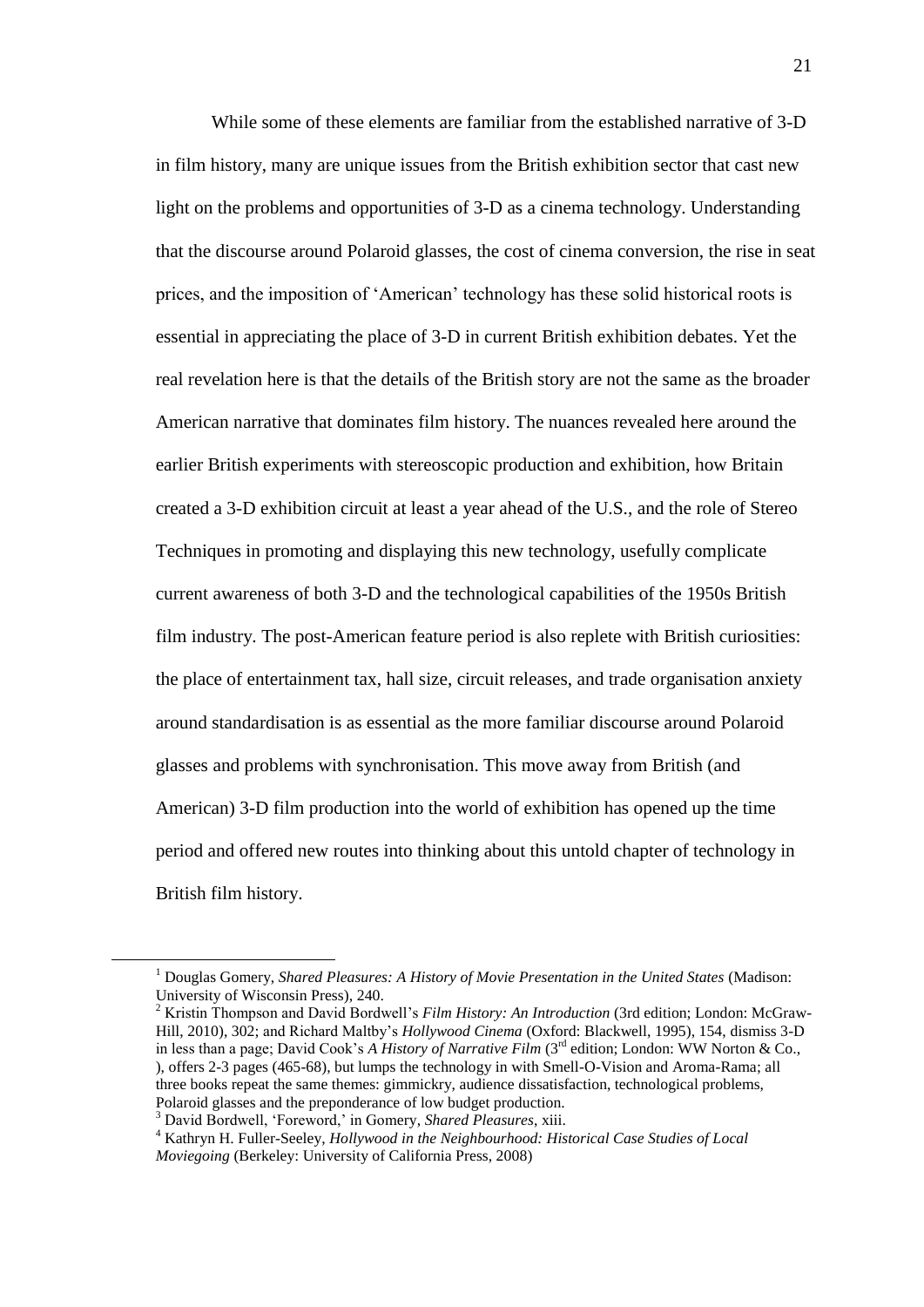5 Sue Harper and Vincent Porter, *British Cinema of the 1950s: The Decline of Deference* (Oxford: OUP, 2003), 1.

<u>.</u>

<sup>10</sup> Sarah Easen, 'Film and the Festival of Britain,' in Neil Sinyard and John McInyard (eds.), *British cinema of the 1950s: a celebration* (Manchester: MUP, 2003), 51.

<sup>11</sup> The first programme of films included the animated shorts *Now is the Time (to Put on Your Glasses)* (1951) and *Around is Around* (1951), and live action documentaries *A Solid Explanation* (1951) and *Distant Thames* (1951).

<sup>12</sup> 'Telekinema's Take,' *Kinematograph Weekly* 415, 2310 (4 October 1951): 3.

<sup>13</sup> Easen, 'Film and the Festival of Britain,' 55-56.

<sup>14</sup> 'New Looks For Gold,' *Kinematograph Weekly* 414, 2306 (6 September 1951): 4. £45, 689 of 1950 money has the same 'spending worth' as just over a million pounds in 2011: conversion figures courtesy of<http://www.nationalarchives.gov.uk/currency/default0.asp#mid>

<sup>15</sup> James Benson, 'Close-Up on the Telekinema in the Festival Exhibition,' *Kinematograph Weekly* 409, 2286 (19 April 1951): 5.

<sup>16</sup> 'The Telecinema: Stereoscopic Films, *The Times* (1 May 1951): 6.

<sup>17</sup> Benson, 'Close-Up on the Telekinema': 5.

<sup>18</sup> 'The Kine Takes an Exhibitor as Guest to the Festival Telekinema,' *Kinematograph Weekly* 410, 2288 (3 May 1951): 6-7.

<sup>19</sup> 'New Looks for Gold,' *Kinematograph Weekly* 414, 2306 (6 September 1951): 4

<sup>20</sup> Randolph E. Richards, quoted in 'The Kine Takes an Exhibitor as Guest, to the Festival Telekinema,' *Kinematograph Weekly* 410, 2288 (3 May 1951): 6.

<sup>21</sup> 'The Kine Takes an Exhibitor as Guest': 6-7.

<sup>22</sup> 'Fewer Highlights at Edinburgh, But Stereoscopy a Sell-Out' *Kinematograph Weekly* 414, 2306 (6 September 1951): 8.<br> $^{23}$  Tu

The first public demonstration of 16mm stereoscopic projection was also made at the Festival, although it was the 35mm shows at the Film Guild Theatre that dominated the reports in *Kine Weekly* and elsewhere.

<sup>24</sup> Commentator, 'Wardour Street Gossip,' *Daily Film Renter* 6435 (Jan 5 1953): 4.

<sup>25</sup> Raymond Spottiswoode, N.L. Spottiswoode and Charles Smith, 'Basic Principle of the Three-Dimensional Film,' *Journal of the SMPTE (Society of Motion Picture and Television Engineers)* 59, 4 (October 1952): 267. Technicolor also produced a similar unit for the production of 3-strip 3-D for *Royal River*.

<sup>26</sup> Charles W. Smith, 'Three dimensional films – The past and the future, part 2,' *The BKSTS (British Kinematograph Sound and Television Society) Journal* (October 1974): 272.

<sup>27</sup> Although shot stereoscopically, *The Diamond Wizard* missed the boom of 3-D exhibition in Britain, and was never released in 3-D. Its 3-D elements were reconstituted for the second 3-D Screen Expo in Los Angeles in 2006.

<sup>28</sup> The Stroller, 'Long Shots,' *Kinematograph Weekly* 430, 2376 (8 January 1953): 4-5. In February 1953, a separate *Kine Weekly* estimate put 3-D conversion around £3,000, but this may have taken into account the need for additional projectors: 'You Can't See Hollywood for the 3s,' *Kinematograph Weekly* 431, 2381 (12 February 1951): 30-31.

<sup>29</sup> 'Stereoscopic Films Booked At Brighton,' *Kinematograph Weekly* 421, 2336 (3 April 1952): 6; 'Close-Up: Stereoscope Still At Spectacle Stage,' *Kinematograph Weekly* 426, 2358 (4 September 1952): 5; 'Southampton's 3-D Fortnight,' *Kinematograph Weekly* 426, 2360 (18 September 1952): 17; 'Third Dimension Try-Out at ABC,' *Kinematograph Weekly* 428, 2367 (6 November 1952): 3.

<sup>30</sup> The Stroller, 'Long Shots,' *Kinematograph Weekly* 430, 2376 (8 January 1953): 5.

<sup>31</sup> The second 3-D programme included documentaries *On the Ball / Eye on the Ball* (1952), *Northern Towers* (1952), *Sunshine Miners* (1952), and *Around is About* (1952), animation *Twirligig* (1952), and ballet film *The Black Swan* (1952).

<sup>32</sup> 'Close-Up: Stereoscope Still At Spectacle Stage,' *Kinematograph Weekly* 426, 2358 (4 September 1952): 5.

<sup>33</sup> 'Close-Up: Stereoscope Still At Spectacle Stage,' *Kinematograph Weekly* 426, 2358 (4 September 1952): 5.

<sup>34</sup> *Royal Review* and *Vintage '28* were documentaries, *Summer Island* was a travelogue; while *The Owl and the Pussycat* was an animated adaptation of the Edward Lear nonsense poem. 'Reviews for

<sup>6</sup> Harper & Porter, *British Cinema of the 1950s*, 3.

<sup>7</sup> Harper & Porter, *British Cinema of the 1950s*, 2.

<sup>8</sup> R.M. Hayes, *A History and Filmography of Stereoscopic Cinema* (Jefferson, NC: McFarland, 1989). 19. <sup>9</sup> George Perry, *The Great British Picture Show* (Boston: Little Brown, 1974), 156.